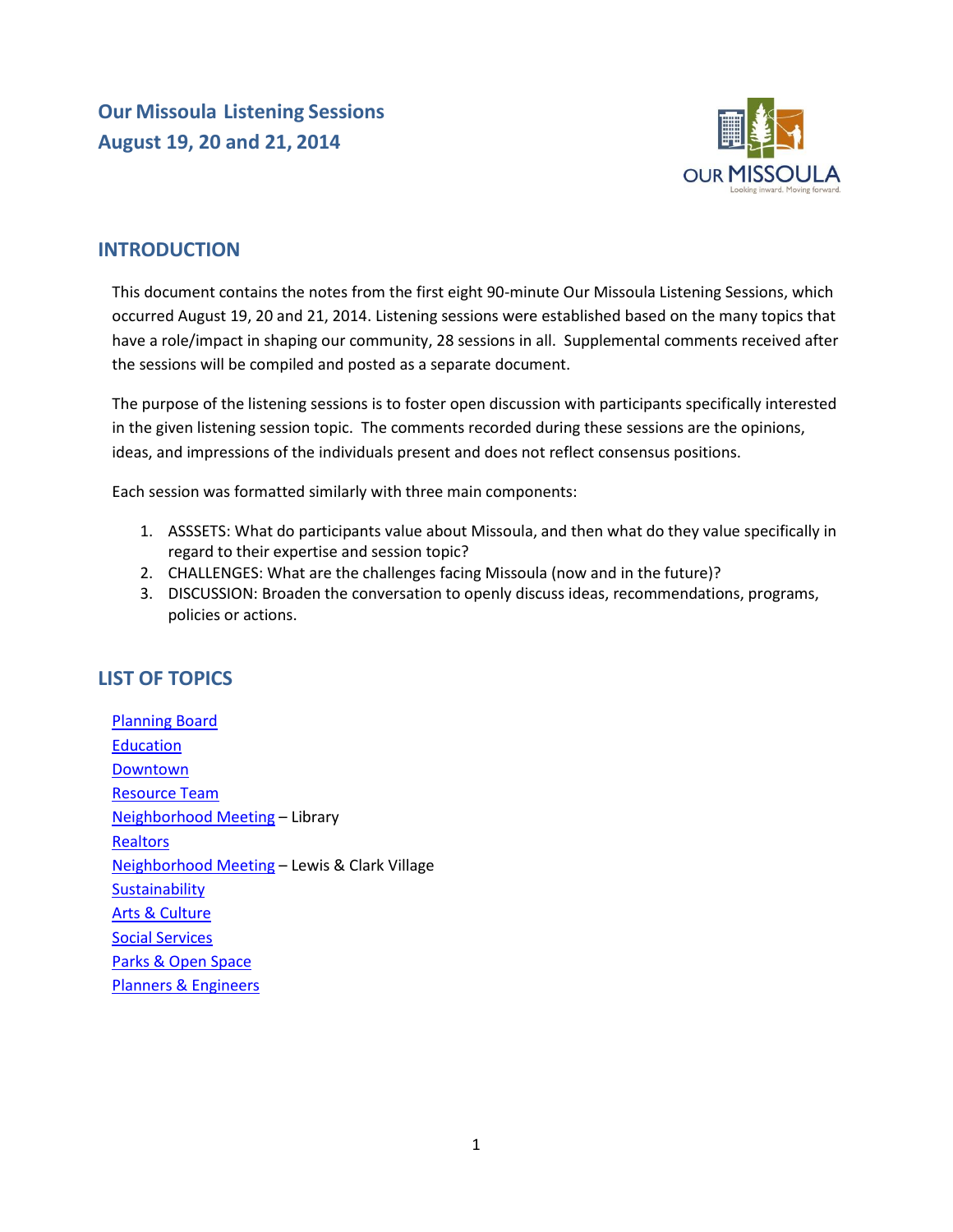# <span id="page-1-0"></span>**[Planning Board](#page-0-0)**

# **Key Topics**

- Incongruent zoning between city and county
- Infrastructure to accommodate growth; be proactive rather than reactive
- Good working relationships between contractors and city
- Agricultural land preservation
- **•** Transportation and land use integration
- Focus Inward- more dense urban core
- Interface between built environment & natural environment
- Community design & redevelopment
- Natural resource protection
- Less emphasis on business growth & more emphasis on keeping community values
- County-City working together
- Biking, busing, walkable streets
- Open space
- Below market rate housing; how to incorporate in multi-dwelling and have better design
- Strong and appealing city center
- Social capital and civic process
- Healthy community design
- Changing demographics; fewer families; changes in development
- Apply concepts to maintain sense of place

# **City County Coordination**

- Continuity in area between city and county fringe; city and county are interconnected in this area and the city should be clear what they want
- Keep diverse neighborhood standards for areas that are in city growth areas
- Requirement for annexation to get water and sewer leaves problem areas with septic systems that should be on sewer. There should be a way to provide sewer services without annexation
- Vision of urban core; development in the fringe should also be included in the county growth policy (See wastewater service area to identify urban fringe)
- There may be areas where the county vision should also be reflected in the city growth policy
- Opportunity to have progressive city growth policy; don't have to water it down to reflect countywide concerns
- Let the city focus on the city in their growth policy (urban system); if city develops densely, there would be less impact on county and the county can maintain the rural areas in the county

# **Focus Inward – What does this mean?**

- Downtown revival; vibrant
- City entrances; people should feel like they are entering town; city currently does not have great entryways
- Increase density of housing to support transit; don't need a car to get everywhere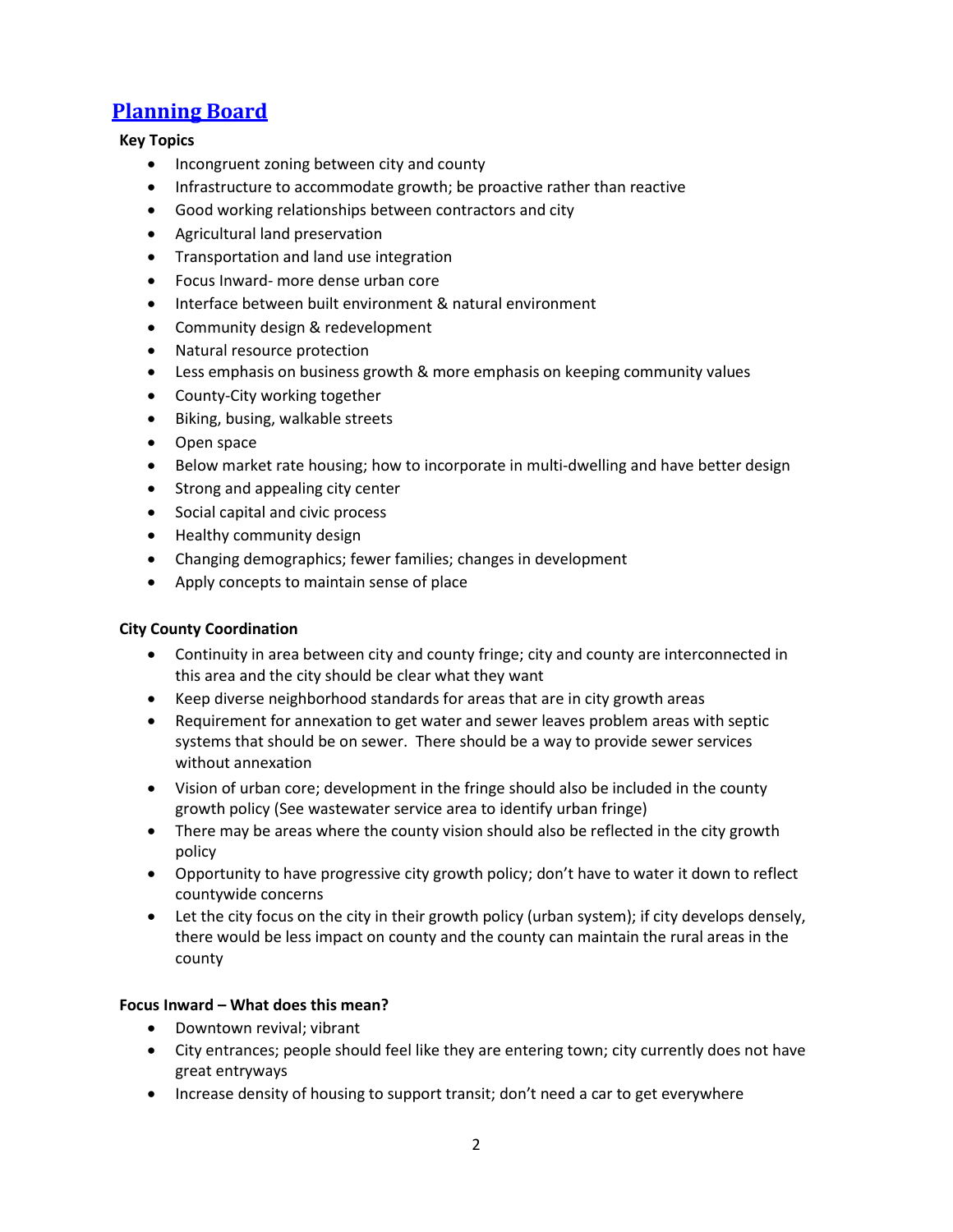- Redevelop housing stock at greater densities
- Better urban design; Missing big city amenities that would be required if the city promotes more density in the core areas; for example, would need more urban parks within walking distance; performing arts center, etc.
- Cost of development is greater than market will bear for downtown high density housing; need to subsidize these types of units
- Redevelop areas for mixed use in commercial areas
- Better design for multi-dwelling: must be strategic about where to locate multi-dwelling housing
- Outreach to community to address fear factor associated with multi-dwelling housing
- Multi-dwelling should be in areas where there are already higher densities; need to be proactive to identify areas and not just wait for projects to be proposed
- Use of overlay zones to promote how development looks and interacts with the street system, higher density housing on transit corridors and urban design to de-emphasize parking. Emphasize pedestrian scale
- There is a disconnect between how people view the city and Missoula as an urban environment. Missoula is the 2nd largest city in Montana and the growth policy should actualize focus inward ideas
- When we do redevelopment, we should have clear guidelines
- People in Montana are going to want to have a car. Can't eliminate all parking spots
- Need to move traffic: Missoula has impediments to traffic mobility such as rivers, Interstate, and diagonal streets
- Although people may have a car, they want to reduce Vehicle Miles Traveled (VMT) or go to one car per household; have travel schemes in place to serve all the options; we don't have the right mix of options for travel and parking yet
- View parking as a system; old parking standards don't apply
- Trends for less driving- aging, Gen Y and Gen Z drive less; sharing economy
- Development review process should consider developer relationships
- Missoula is easier to do developments than other parts of country (Although not compared to other parts of Montana); it is easier to do development in eastern Montana such as Sidney
- Projects need to meet vision; Missoula is bigger than Eastern Montana towns and is more complex so the development process will reflect this complexity.
- The existing land use map shows the Bitterroot rail line as park land; is this realistic?
- Vision needs to be implemented through land use regulations and should be reflected in growth policy land use map

#### **Economic Development and Values Balance**

- New concept for growth; growth should be internal and sustainable. Don't give incentives for corporations to develop ag. land; keep community vibrant
- Help economic development to make link between housing and transportation
- Missoula will keep growing in foreseeable future; it needs jobs for the new economy
- People want to live in Missoula but wages are low and housing is expensive; there is a link between affordable housing and economic development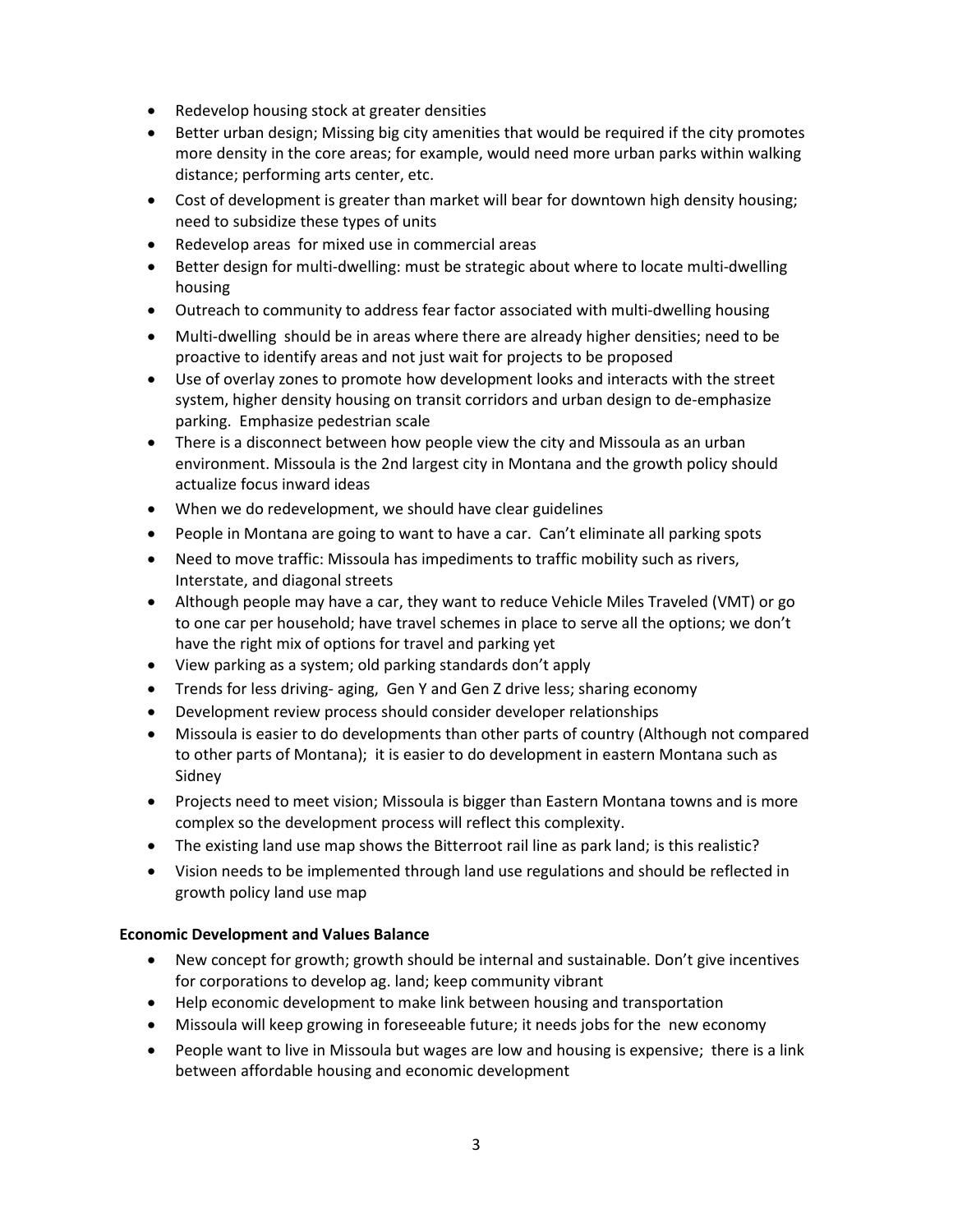#### **Agricultural Land Preservation**

- No processing facility or infrastructure to get product to market
- Economics favor subdivision over agriculture
- Subdivision review identifies prime soils through soil survey but there are other factors that need to be considered
- Preserve opportunities for agricultural water and other resources
- County is addressing agricultural land preservation

#### **Natural Resources**

- Wildlife should also be considered
- Deer are a prey population that adapts to urban life but will attract predators such as bears and lions; this creates possible human-wildlife conflicts

#### **Infrastructure**

- Big projects will need funding from Federal sources
- City projects small and cheap (i.e. Bike path) can be done. The city doesn't have source of funds for big transportation investments
- More control over subdivision; greenfield development and big developments hasn't occurred over last few years; new developments need to follow wastewater plan
- City growth policy should clearly identify where to invest in transportation
- To subsidize/promote development in downtown, City should provide parking for residents who live in downtown
- Changing demographics- millennials want smaller units close to downtown
- Work with the University as they grow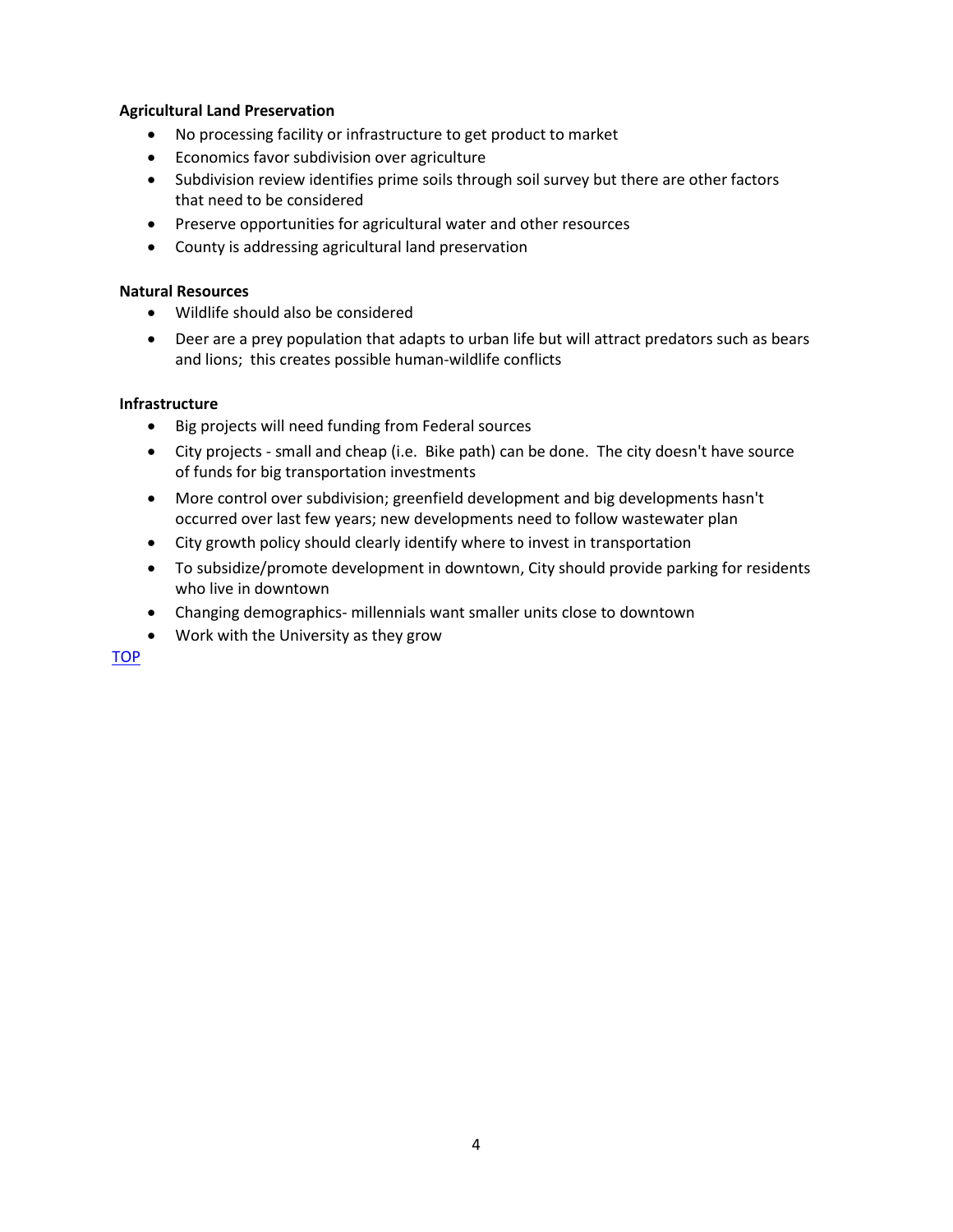# **[Education](#page-0-0)**

# <span id="page-4-0"></span>**Key Topics**

- Money for quality education
- Early childhood education
- Recycling
- Hellgate School District area growth
- How independent schools fit into overall education system
- Collectively imparted education for all
- Continued emphasis on learning and alternate transportation
- Technology infrastructure
- Continuum of education and lifelong learning

# **What do you value?**

- Low housing density; more Montana feel
- Ability to raise children in safe, affordable, livable environment
- Closeness to nature
- Culture; arts
- University community; high value on education
- Giving community; folks willing to help out
- Diversity; cultural (university), lifestyles in Missoula
- Health care
- Great downtown
- Parks; library
- Natural amenities; river, creeks, wild places
- All levels of education are now talking about economic development
- The city is doing well on bike/pedestrian travel

- Lack of prime job opportunities
- Families making a living
- Cost of housing
- Define a community vision of the city so that everyone has a stake in the continuing asset; understand what a great city is all about
- Cost of childcare; second largest expense; unable to access quality childcare; best places won't take part time kids; demand exceeds supply
- Commoditization of community; profit motivated instead of serving people; need more business to serve people that are coming here
- Not enough agencies to serve those living here; the city is subsidizing tourism instead of recruiting better paying jobs; tourism is driving up cost for everyone
- Transportation; streets experience back-ups; low level of service (LOS); congestion more problematic in Missoula than other communities
- Growth is over-taxing our infrastructure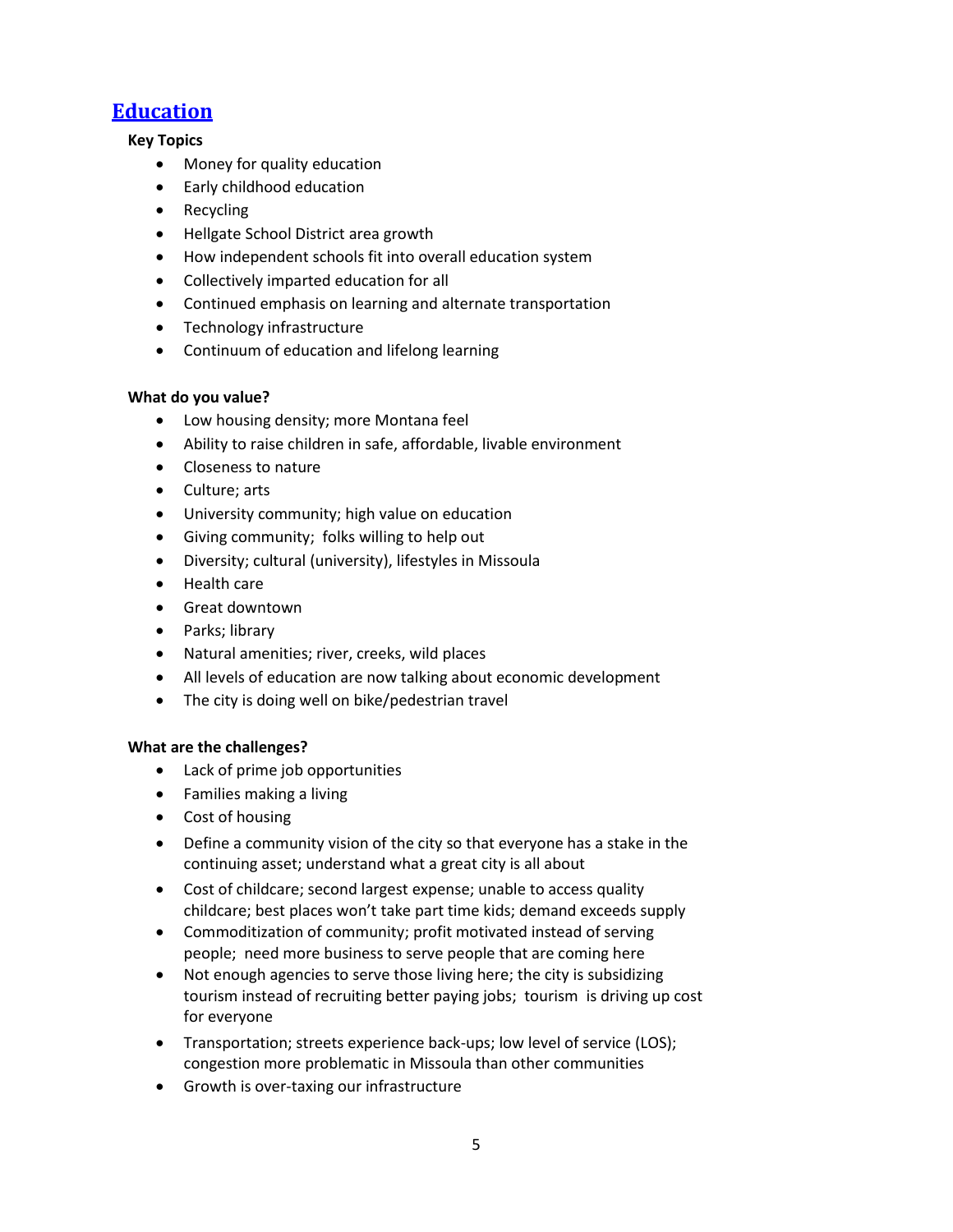- Not "car friendly"
- Difficult to get people on same page to promote economic development
- Perception from the rest of the state that Missoula is "different"
- Growth; how are we going to grow and how to interface with rural surroundings; will we just grow or will it have a purpose to strengthen community? Any town USA? Growth needs to be more like Montana; healthy growth
- High potential for population growth
- Students require more support systems especially for special education and those with learning disabilities
- K-12 school enrollment is up; growth has exceeded past projections; schools need to prepare kids for their future; there is a need for community infrastructure to support kids and families; there is a need for primary child care and early childhood education
- Greater percent of renters in town and this will impact schools because there is a more mobile society and kids are changing schools more frequently
- Many school kids don't come from two parent families and don't have stability at home
- Teacher ratio is not growing at same rate as young families
- Rattlesnake school population is growing
- Continuing to create affordable housing is important but it is difficult in Missoula because there is opposition to higher density development
- It is difficult to recruit teachers; big homes on big lots are not sustainable or affordable
- People move to the Bitterroot to avoid density; density will destroy qualities that make the city a special place; would rather grow from within; the people that live here are being priced out of our community
- There is a community effort to decrease waste through recycling, but it is not always economically feasible there are markets for most materials except glass; there is a lack of institutional support for recycling in schools
- Bringing broadband to public schools at reasonable cost should be a priority; there is a need for fiber to the home; service providers don't think there's a market for fiber to the home; the average age of schools is 57 years
- There are security concerns at schools
- Continue emphasis on safe transportation; cultural change to make responsible travelers
- Robotic club does not have school funds
- There is no institutional diversity
- Organized sports have taken the place of neighborhood play
- More parents are driving children to school because of safety concerns; there is no opportunity for kids to make plans for themselves; the students don't learn organizing and problem solving skills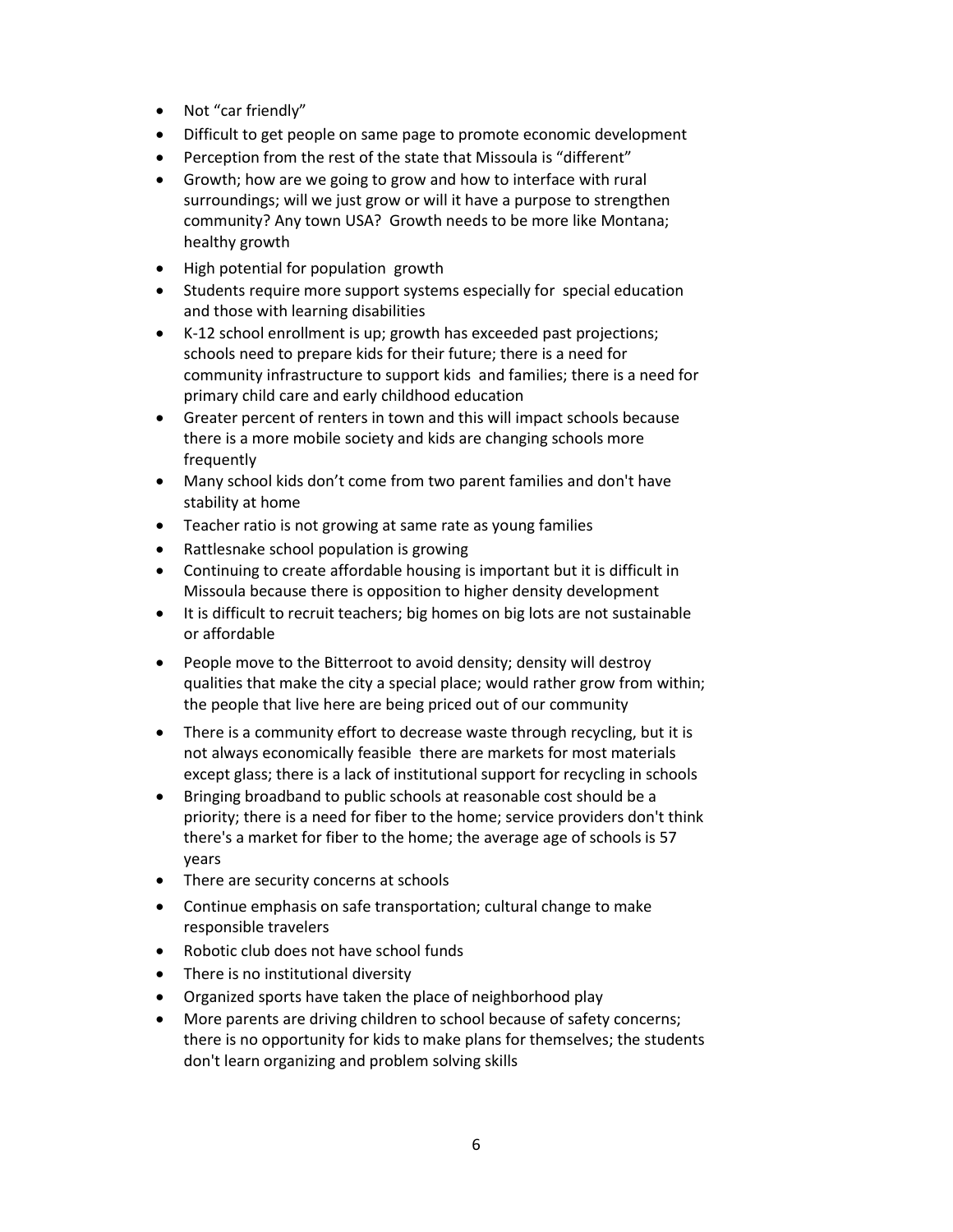- Need more funding and better resources
- Encourage communication, involvement and coordination; understanding that everyone has a stake
- Continue to encourage and expand journeys from home
- Create sustainable schools initiative; how can all schools change to increase environmental awareness; need for more sustainable buildings. (Homeword is a good example of sustainable building practices)
- More coordination between parks and schools; combine resources
- Let people in the community find their path; can't force programs on people; provide education so people can find their own path
- Encourage opportunities for school and non-profits partnerships like Missoula County Public School plus Garden City Harvest
- Everfi- rolling out to schools
- Engage elected officials and experts on school issues
- Encourage more tolerance in schools, bully awareness, LBTG acceptance
- The schools are moving towards a "zero waste" policy.
- Support more opportunity for unstructured play for kids
- Parents should be a stakeholder group for a listening session
- Establish more of a focus on prevention when it comes to early childhood development issues; there is a tendency to be reactive; many behavior problems can be traced to early childhood trauma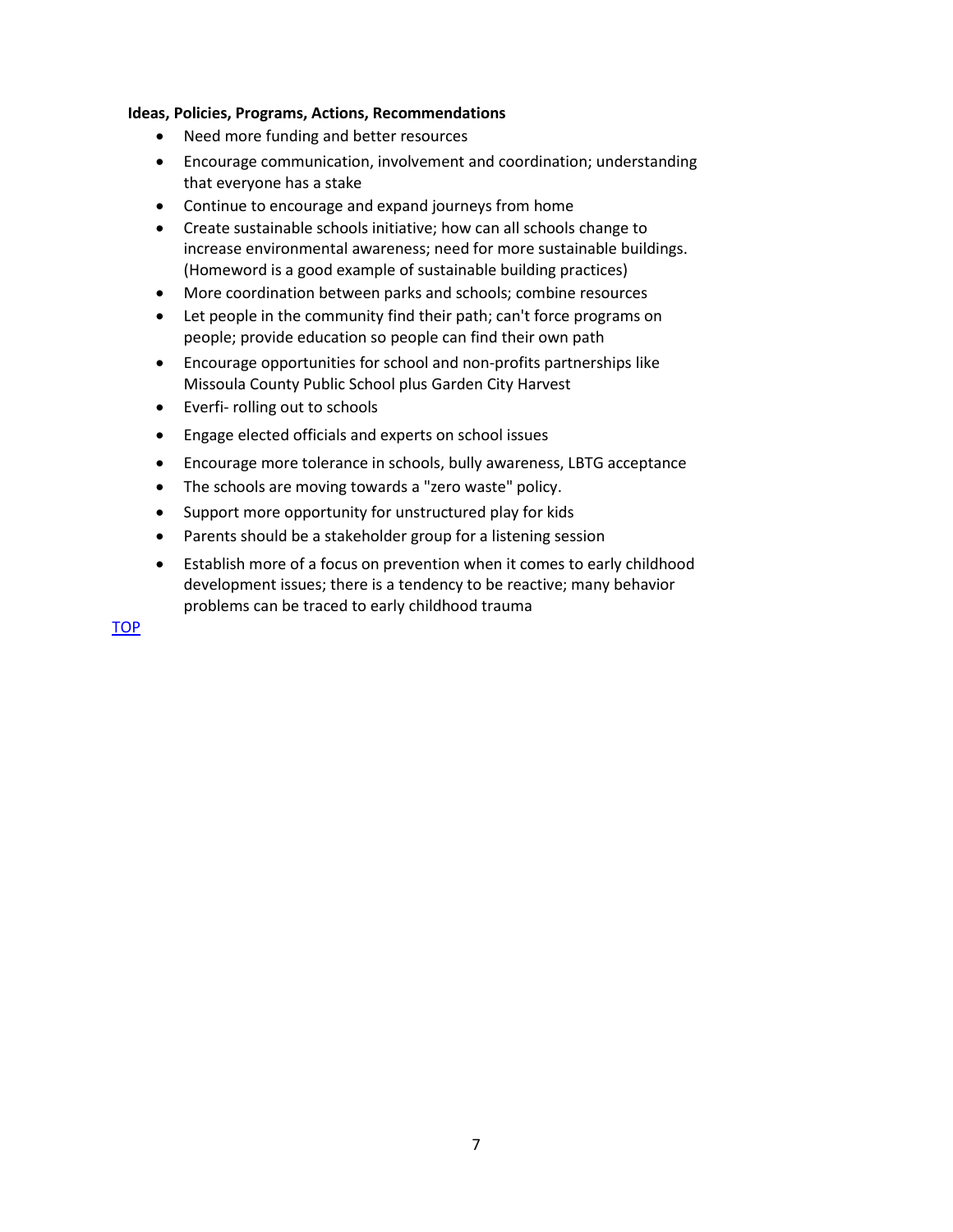# <span id="page-7-0"></span>**[Downtown](#page-0-0)**

#### **Key topics**

- Implement downtown master plan
- Downtown housing/affordable housing
- Parking
- Culture
- 24-hour activity
- Art park
- Economic development and housing
- Homelessness
- Bike/pedestrian/greenspace
- Broadband

# **What do you value?**

- **•** Livability
- Walkability
- Diversity of culture and ethnicity
- Vibrant downtown: central focus/ Caras park/ Riverfront
- Depth of community: sense of community; downtown engagement
- Small business community
- Public ownership; support
- Accessibility of downtown to all income levels
- Enjoyable outside of vehicle; easy to navigate with children
- Diversity of business mix
- Funky fun factor
- Depth of expertise; variety of expertise; community attracts people who want to live here
- Tight knit downtown
- Maintain brain trust: young people stay and start business
- Active arts community
- River: amenity and focus
- Investment in parking structures has fueled growth in downtown

- Public safety of downtown; don't feel safe (perceived, won't bring children)
- In between place where big city solutions (i.e. Portland) don't work because the city is too small, but grass roots efforts are not working because the city is too big
- There is a desire for convenient parking; people don't want to walk; people resent shifting parking patterns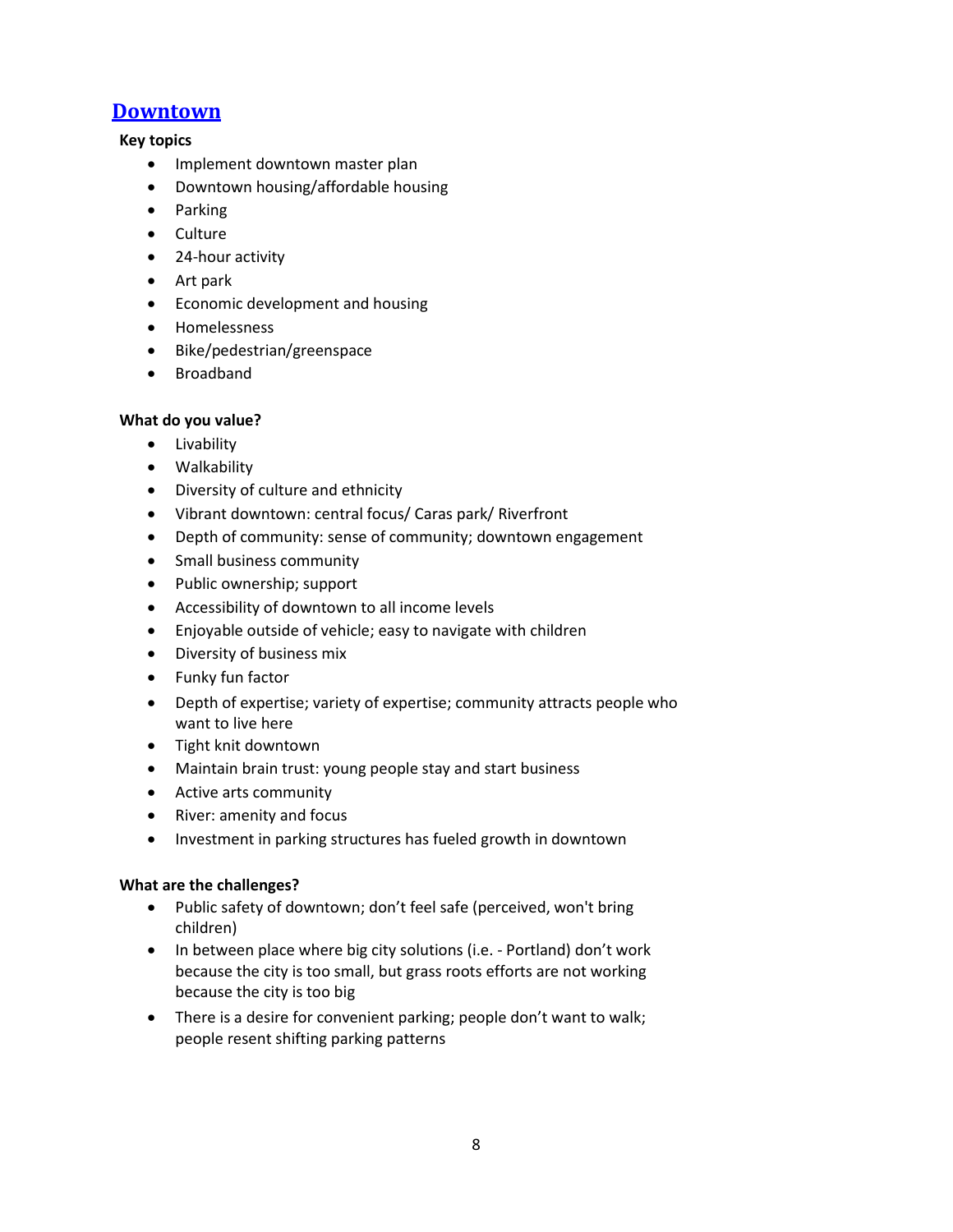- Resident goals & downtown goals don't always align; resident goals are taking a background; some people don't want a dense downtown; need examples of good high density design
- Keep Missoula unique; if Missoula becomes too trendy low income people will be pushed out
- Land prices and construction prices are high so old rental rates can't be supported
- Maintaining brain trust (young adults/professionals) is important; young families can't afford to purchase a home; don't want to be community of retirees
- World class entrepreneurs (i.e. Rivertop Renewables); need to attract more high tech companies
- The city has broadband challenges; businesses have to Fed-Ex large video files because that is faster than using broadband
- Rail yard and operations are a concern; hazardous materials being transported on rail is increasing
- Lack of funding for infrastructure and maintenance
- It is hard to fly in and out of Missoula; air fare is expensive
- Trucking costs are expensive
- Transportation; limited river crossings for people south of town
- There is a lack of 24 hour transit low incomes households and shift workers need expanded hours for transit
- Need transit to/from industrial areas
- Property taxes are the only sources for local government revenue; no sales tax
- Day care affordability is an issue; the state legislature has scaled back programs
- Transit system is costly
- Some gaps in sidewalks make areas less walkable
- Cost to build downtown housing is higher than the market will bare
- Downtown construction is more expensive. Land costs are more expensive. Excavation of downtown sites always yields surprises. Mobilization cost to build downtown is higher.
- There is displacement of low income households when old downtown motels are redeveloped.

- Tax structure needs to change. Need local option sales tax.
- Local communities need more ability to raise mill levies to keep up with inflation
- Need data to understand sales tax impact
- Need data on gross impact sales
- Non-profit community employment is important; non-profits bring in funding and need to work collaboratively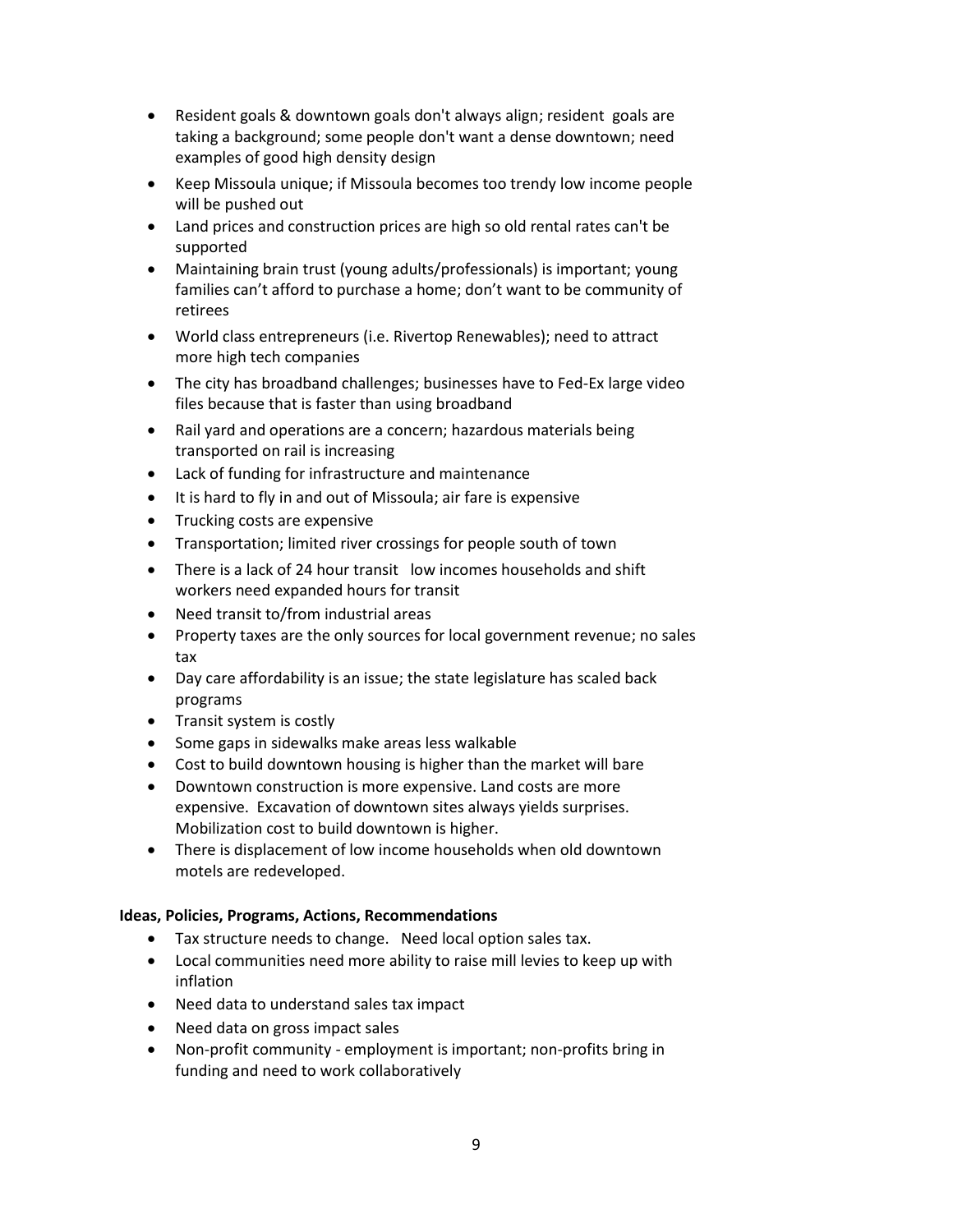- There is a need to find financing for parking (Current funding source = revenue bonds + TIF); One parking structure in 10 years is not fast enough to keep up with demand
- Support free fares for transit -for the city and University of Montana; this is funded by multiple sources
- Downtown zoning needs to accommodate new development. There is a need for expansion of CBD zoning to allow for higher building heights and reduce parking requirements. Create transition zone from CBD to traditional neighborhoods, define edges
- Support quality of early childhood education: Cold Springs/Russell elementary are blue ribbon schools
- Need innovative solutions and document the cost/benefit and long term impact of decisions in support of transit
- Promote walkable neighborhoods: there should be complete streets in all neighborhoods
- Community needs to ask developer for something better than off the shelf model to reflect community character
- Need to balance development regulations with the cost of development: if it becomes too expensive to develop - developers will go somewhere else
- Use incentives to get higher standards of development
- Establish consistent permitting process; need more efficient approval processes; a shorter time to market is the best incentive for development
- Find ways to offset cost for infill; need to level playing field so brownfield sites can compete with greenfield sites
- The city should have a plan in place to deal with displaced households Like when old downtown motels are redeveloped
- Missoula art museum is putting together a concept for an art park
- Need strategies to expand and improve downtown retail environment; need parking and housing support
- Need vibrant mix of retail that is oriented to office workers
- Missoula mercantile redevelopment would be a boost to downtown
- Nurture cultural assets and tie to economic development; need to develop and implement cultural plan
- Keep library downtown
- Museums should be downtown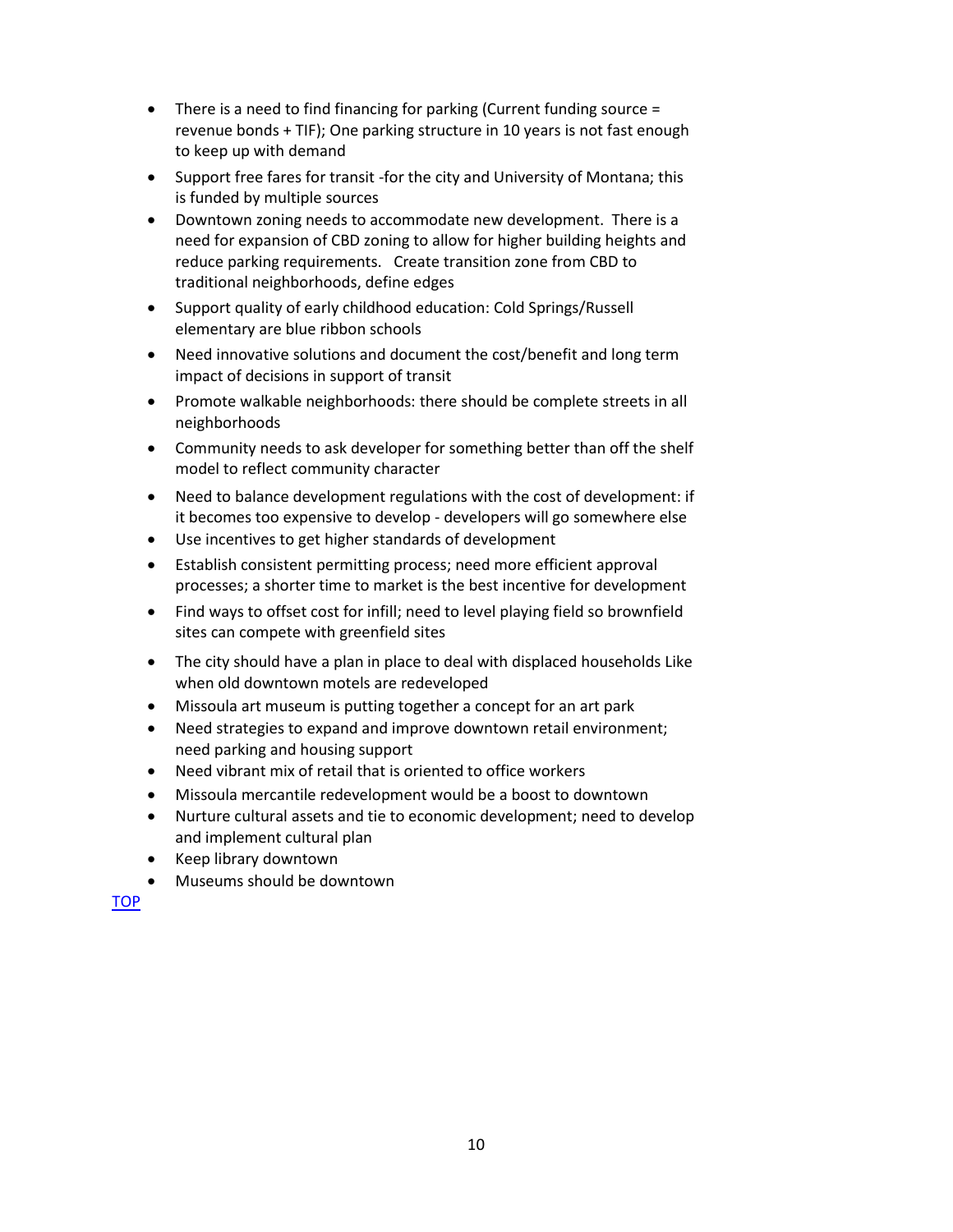# <span id="page-10-0"></span>**[Resource Team](#page-0-0)**

#### **Key Topics**

- Neighborhood communications
- Storm water; storm quality
- Disenfranchisement of low income households especially areas located next to industrial areas
- Police; service delivery
- Built environment; air & water quality
- Public Safety
- Good urban development; containing sprawl
- Energy conservation/sustainability
- Infrastructure cost and implementation
- Open Space, parks, trails
- Annexation; urban standards
- Sustainable multi-modal transportation
- Changes to Land Use Map

#### **What do you Value?**

- Commitment to healthy downtown
- Commitment to non-motorized facilities
- Commitment to quality-of-life
- Access to trails, parks, outside activities, river recreation
- Rivers recreation water quality
- Sense of place-community
- Saved mountains as open space
- Local food movement-farmers market
- Good health care high quality attracts health care professionals
- Progress culturally/politically
- Cultural assets entertainment arts
- University of Montana
- Inclusive of different people diversity
- Focus on urban density; In-fill progressive values permeate Growth Policy
- Integrated water management techniques i.e. poplar farm for wastewater treatment is also open space.

- Adequate broadband service
- Dilution of essential services through annexation and growth
- Need to pay attention to older/established neighborhood; maintain infrastructure in these areas
- Affordable housing
- Better design standards; balance with the cost to development
- Cooperation with County; identify where goals should align between city & county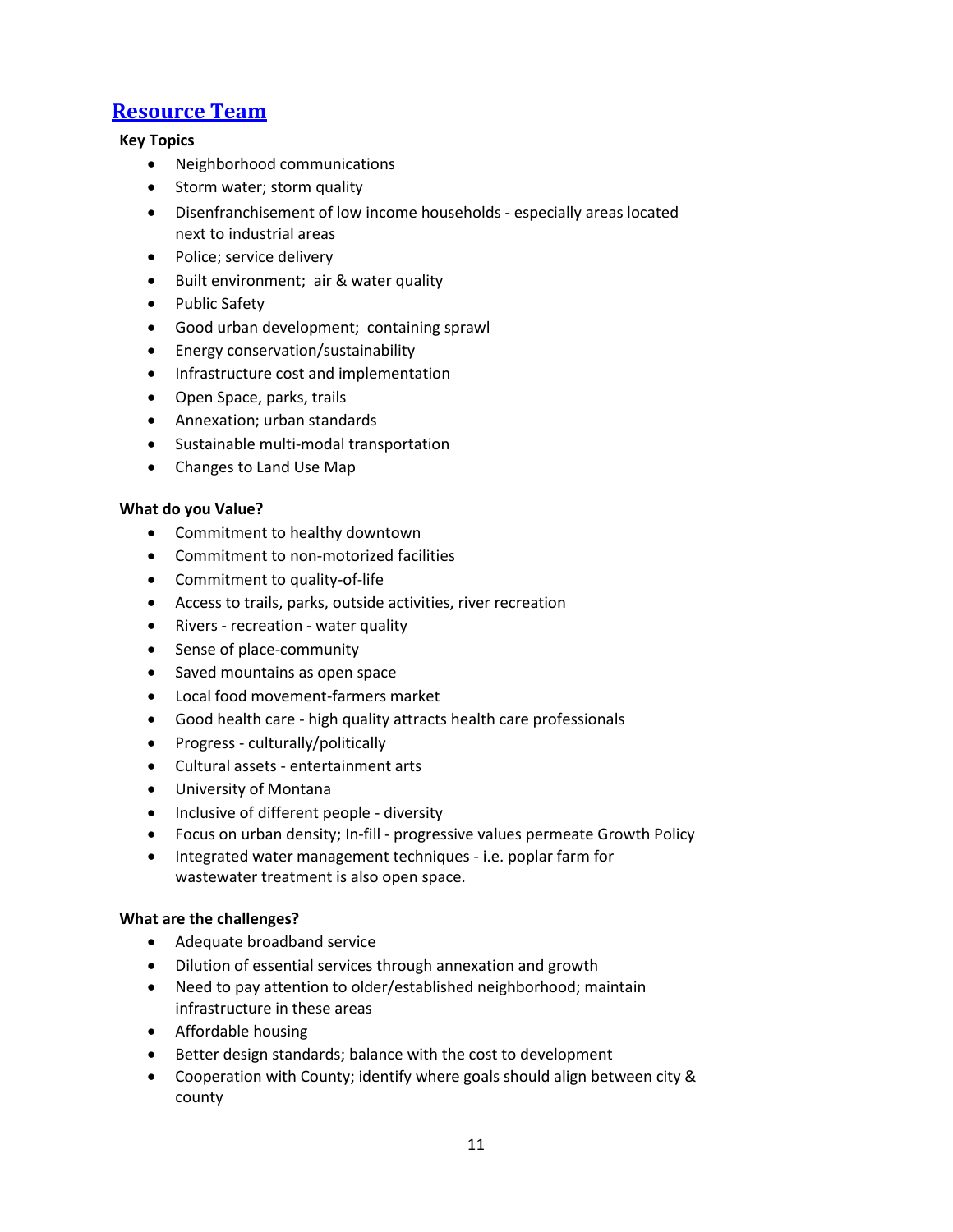- Coordinate with the County on development in the fringe area; the County reviews and approves development in these areas
- Rising energy cost that comes from dirty sources; has both health and environmental impacts
- Funding is an issue; need revenue to support city services. Currently must rely on property tax. There is no other revenue source (i.e. State legislature will not approve )local option sales tax
- Protecting rivers (Clark Fork, Bitterroot); always need to be vigilant on water quality
- Keep development out of marginal areas (i.e. floodplains, wetlands)
- Maintain stormwater infrastructure and facilities in order to not degrade water quality
- High rates of poverty among younger population & older population; the older low-income household is a growing demographic
- Homeless issue (social & public safety issue) impacts everything from water quality to economic development
- There is a need for mental health services; community lacks adequate assets to address issue
- Individual wells have water problems
- The city does not have control over the city water system
- Stormwater run-off is an issue; there is limited treatment of run-off; there is no dedicated source for stormwater revenue; Other cities have a separate assessment
- There are pedestrian issues in neighborhoods near the tracks; these areas are low on the priority lists for sidewalks and have higher number of calls for public safety service; Families live in these areas because they are affordable

- Change the tax system; need local option sales tax; currently we rely on property tax and income tax
- Reevaluate gas tax on national and local level
- Identify best practice policies for growth and revise codes to reflect
- Consider health impact assessments; expand the Dept. of Public Health and Human Services health assessments to evaluate the built environment
- Articulate an annexation policy to identify what annexations are being contemplated and how they fit with the focus inward policy
- Annexation analysis should not be solely financial but should consider other goals
- Areas to be annexed should have to comply with urban standards; People in the county are using city services but do not contribute to the tax base
- Reinstitute quarterly meetings on annexation; need to be proactive on annexation - not reactive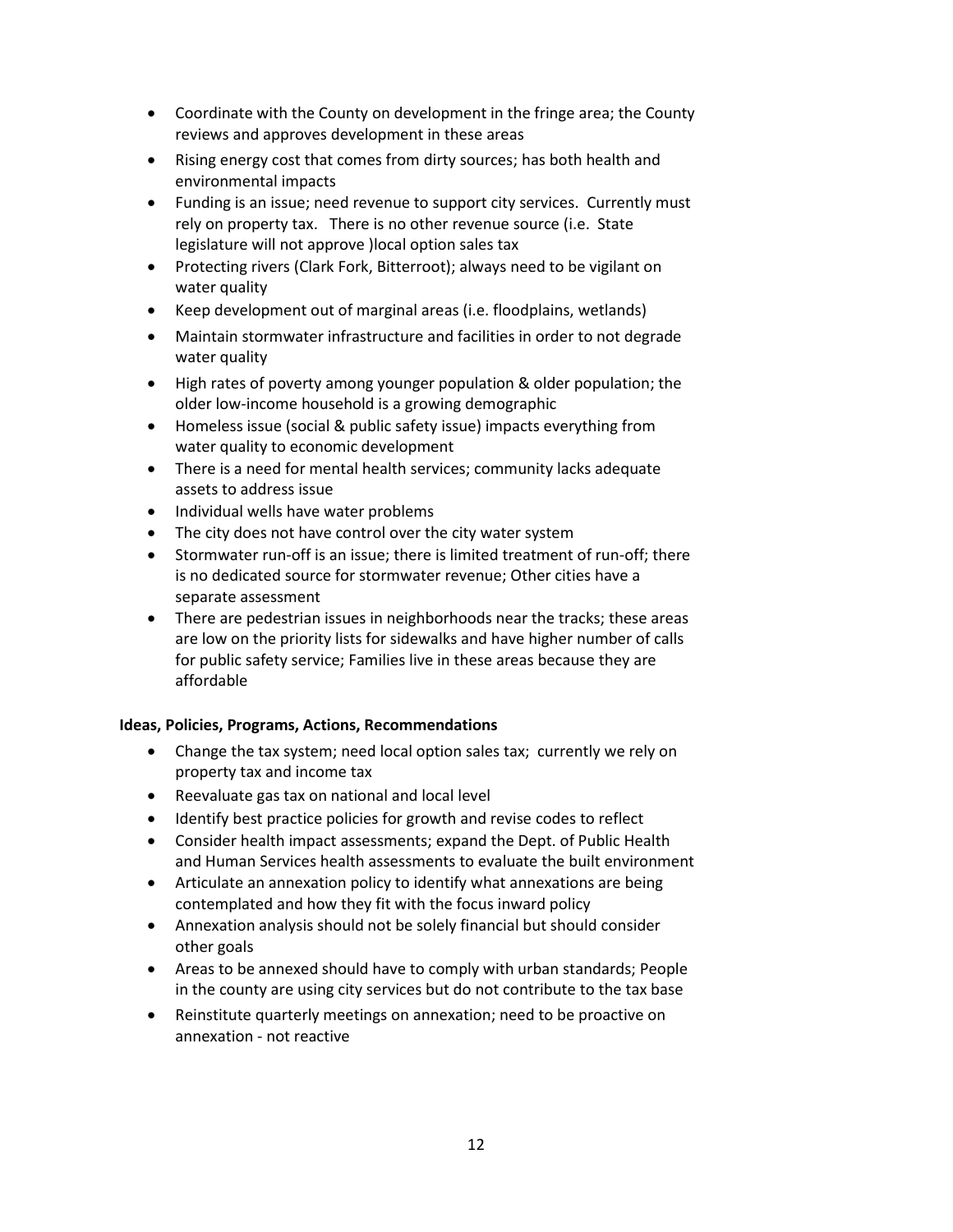- The current policy for sewer is to extend service outside of city if they don't protest annexation. Annexation can sometimes take 30-years. Need to have residents in these areas pay for city services (i.e. Payment in Lieu of Taxes) as part of the development agreement to extend services.
- Urban areas outside of city rely on police & fire as first responders. Due to mutual aid agreements the city must respond. This is a disincentive for annexation. Should evaluate and look at contracting to the county for services to get reimbursed for cost.
- The city needs a policy for clean drinking water; extend water system in advance to areas where you want the city to grow
- Develop an affordable housing policy; there is a gap between income and the cost of housing
- Incentivize energy efficiency in new buildings and retrofit in existing buildings
- Parking management; need parking structures downtown
- Link new housing to areas close to transit/biking/walking and can reduce parking; parking is related to affordable housing; parking raises costs of housing
- Address stormwater in Growth Policy
- Include maximum parking requirements
- Continue to support community forums for neighborhood councils
- Clean-up pollution problems in neighborhoods near railroad tracks
- Amend land use map to include zoning district for mid-range density and rezone areas to this zoning that are on transit routes
- Amend regulations to not allow high density residential in commercial areas; these areas are not near services for residents and are depleting commercial land
- Residents need good examples of high density development and the city needs to do outreach; this is a design issue. Neighbors object to higher density; it is perceived as bad
- Incorporate mixed use development in downtown area
- Parks are needed north of Russell between Reserve Street and the Franklin to Fort area; Master park plan proposes to connect existing parks
- Sidewalks in affordable housing areas should be on both sides of the street
- Coordinate open space/parks with stormwater and water quality concerns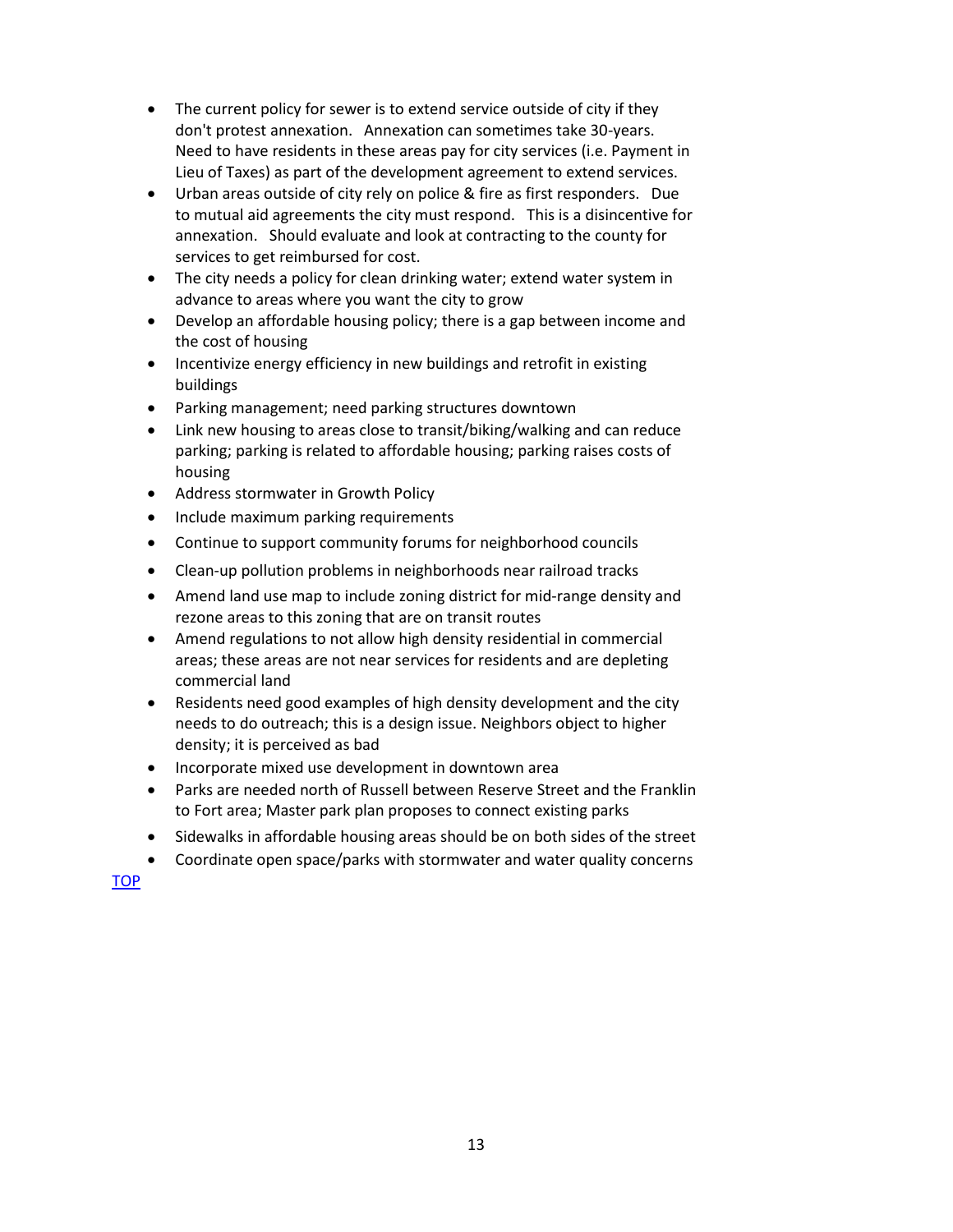# <span id="page-13-0"></span>**[Neighborhood Meeting](#page-0-0) – Library**

### **What do you value?**

- Community involvement/volunteering
- People want to live here
- Ownership of the community
- Bikeable/walkability
- Free events accessible to all income level
- Vibrant Downtown
- River outdoor recreation
- Clean air and water
- University of Montana
- Quality work force

#### **What are the challenges?**

- Not having a livable income lack of good paying jobs
- Housing that is affordable is poor quality; dilapidated/near tracks
- Planning for climate refugees; will be a strain on assets
- Low income areas near train tracks
- There is noise, hazardous materials being transported through neighborhoods
- Need to address blight
- It is a question of funding
- How would the Urban Renewal District in the North Russell area address blight and how does the funding work?
- Traffic mobility is an issue; need to move cars and vehicles smoothly; need to be able to transport goods through the city
- Limited options for getting traffic across river creates difficulties
- Public-private to finance projects partnerships
- Rattlesnake neighborhood has poor access

#### **Ideas, Policies, Programs, Actions, Recommendations**

- The city should provide fair access to communication systems for all segments of population - i.e. hearings for golf course/community college issue & accessory dwelling unit (ADU) were not accessible to residents
- Don't subsidize growth; the community is growing too fast
- Don't preclude future choices for by-pass and transportation
- Provide more public transportation choices; not everyone can afford a vehicle and public transit is better for the environment
- Expand hours for transit services
- There is a need to identify alternate routes for crossing the river; think 20 years out and identify routes so you can preserve right-of-ways now
- Address minimum wage issue
- Harness creativity of the population
- Collaborate with non-profits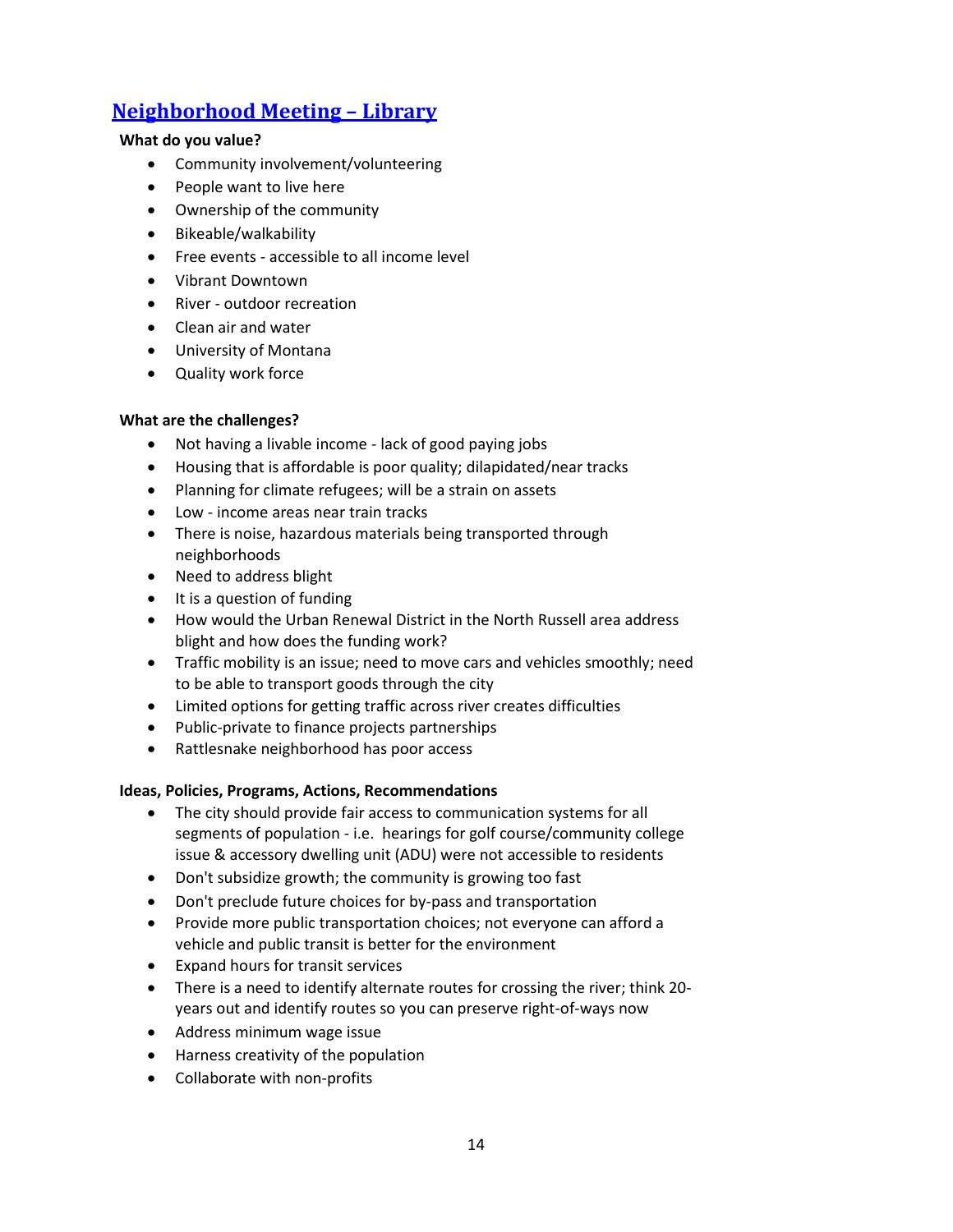- Need a permanent long-term solution to update sewer system, streets, roads and bridges
- Plan for art center, city buildings and schools facility needs
- Move fairgrounds out to where there is now a gravel pit; new fairgrounds could be a multi-use facility that would support motor sports; redevelop existing fairground to meet city needs (housing/public facilities …)
- Accessory dwelling units can change the character of the neighborhoods; residents don't want them
- When trailer parks are replaced by new development they need to address displaced residents
- Charge money for right-of-way instead of giving it away to developers
- Don't subsidize developers
- Need funds for rental and homeowners assistance
- Support permanent affordable housing
- More community gardens are needed
- Promote Blackstone entrepreneurship program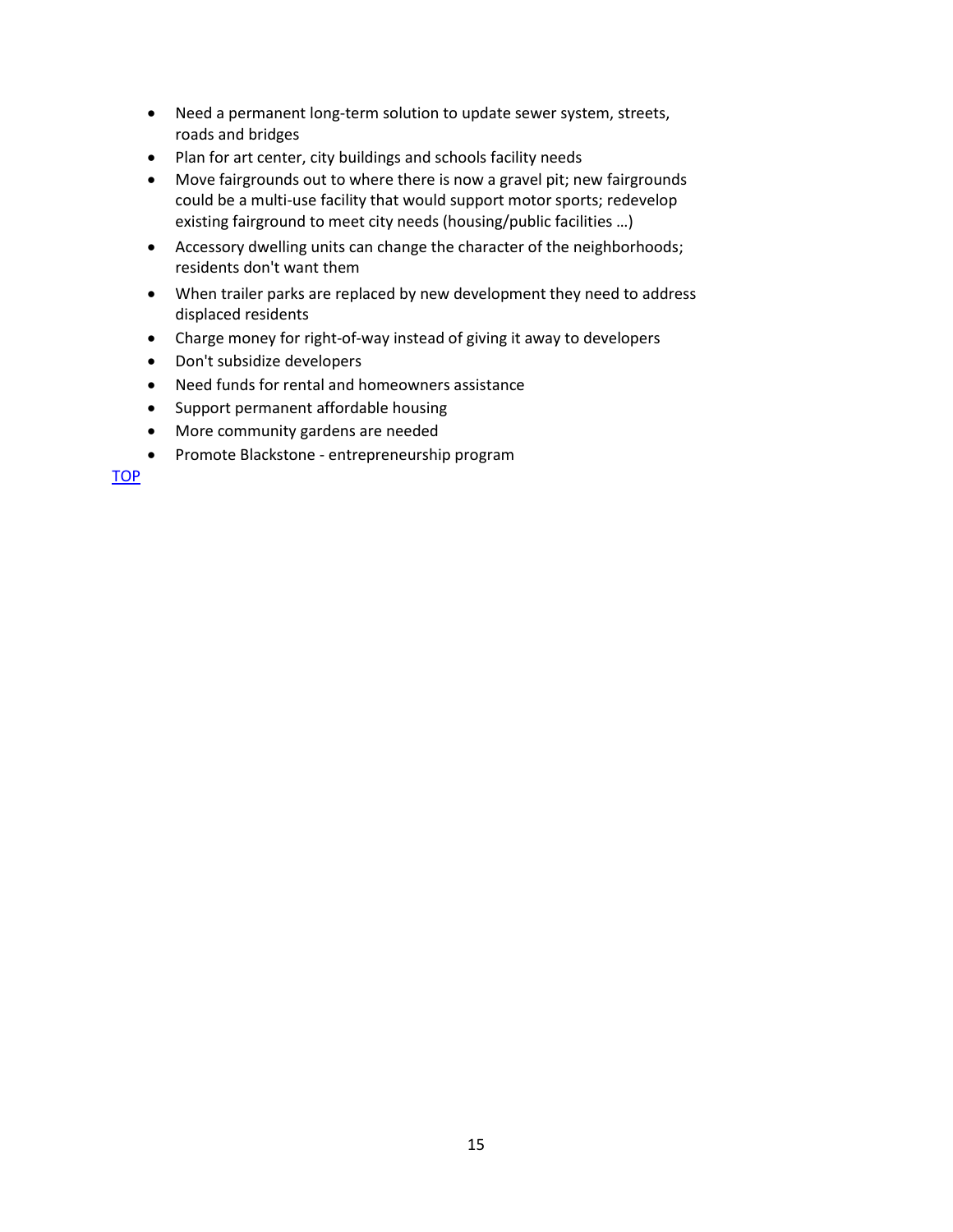# <span id="page-15-0"></span>**[Realtors](#page-0-0)**

# **Key Topics**

- Projected growth
- How is growth happening where is it going
- More business friendly community
- Parks, trails, open space
- New development; new business
- Streamline planning process
- Affordable housing
- Balance idealism with reality; welcoming climate for development
- Representation by all residents

# **What do you value?**

- Neighborhood close knit; safe; access to open space, sidewalks & lights
- Dark skies (Rattlesnake area)
- Individualism & innovation in housing and business
- Respect property rights (don't do eminent domain)
- River
- Good access to downtown
- Protected open space through acquisitions; ease & access to recreation
- Walkways & bike paths
- Air quality improvements since the 1960's
- Clean river and more accessible than in the past; positive changes over time
- Great shopping and entertainment
- Manufacturing is happening in Bonner because they are willing to take industry
- Parks and trails are an amenity for some people; there is a segment of the population that only have one car and prefer to bike or take transit

- There is a need for cyclist education; cyclist engage in dangerous behavior
- Protect property rights; compensate for eminent domain
- Affordable housing is an issue; there is a lack of homes in the \$90,000 to \$100,000 price range so people have to move out of the area to afford a home and then have to commute
- The city is unwilling or unable to define affordable housing problems so that builders and agencies can address the issue
- Median income/wage is low and workers can't afford median home price
- The City doesn't take the economics of development seriously and there are high development costs; there needs to be a serious dialogue
- People now working full time can't afford rent; they are paying 35% or more of income for rent; this is classified as a cost burden for renters
- There are 1000 people on the waiting list for a housing authority unit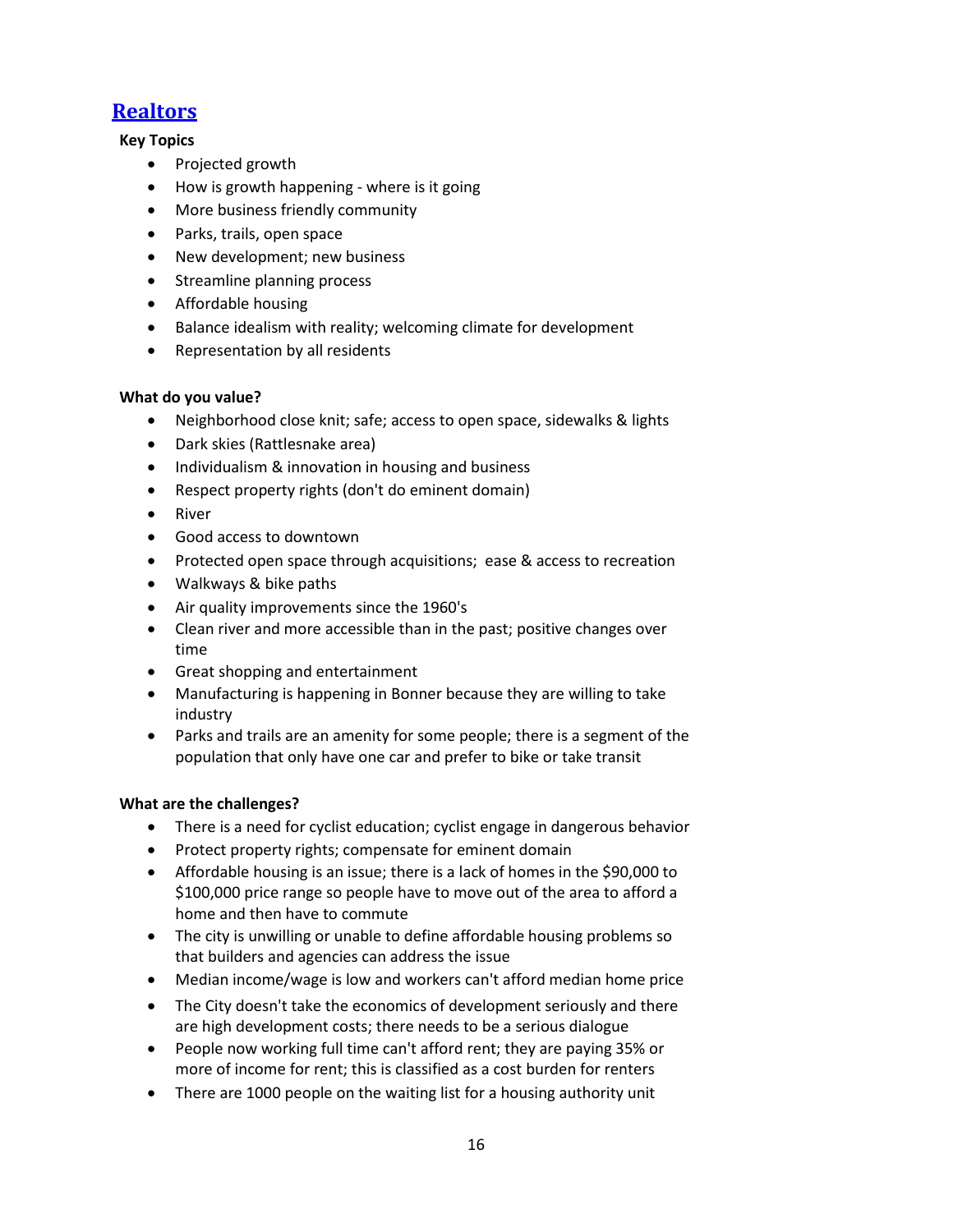- Employers are not willing or able to pay a higher wage
- There is little manufacturing (less than there used to be) and the companies that are in town have fewer employees
- There has been a growth in service industries but they pay less; the service industries are making money but not their employees
- Homelessness
- Lack of developable land
- Missoula is not attractive to developers; investment and businesses are leaving state
- Economic development priorities are wrong. Tourism jobs don't pay well. Federal government has shut down forest and the city has lost high-paying manufacturing jobs.
- The city lacks a competitive tax compensation strategy; incentives; cost and complexities of current regulation cause builders to pass on Missoula
- Citizens and litigation shut forest down
- Air transportation is inadequate; high fares and not enough flights; this is a big issue for University of Montana and large companies
- There is no follow through on planning. New ADU zoning was adopted but is not on the ground
- Problems with developing greenfields due to the preservation of agricultural land; the policy is not well-defined
- Land that is annexed is given comparable zoning and this impedes affordability; could rezone land upon annexation; needs to be addressed in the annexation policy
- Taxes drive people out of Missoula. They are driven out by affordability issues.
- Infrastructure costs are higher to meet city standards
- Focus inward can also result in high infrastructure costs. Some areas that are in-fill need to have infrastructure brought up to current standards and this is expensive.
- Land for duplexes/fourplexes is not available
- There is a in market demand for 2-story garden apartments yet these are the types of buildings that are not emphasized with a focus inward policy
- Multi-family products such as condos are difficult to finance. Multi-family projects that are rentals are commercial loans and easier to finance.
- Federal backed loans will not fund multi-use projects with residential/commercial in same buildings
- Large apartment projects are difficult to get built due to NIMBY concerns
- Accessory dwelling units (ADU) provisions have not been utilized because the process is too difficult
- Accessory dwelling units (ADU) provisions have not been utilized because the process is too difficult
- Requiring set-aside for ag land, in addition to park land requirements, would impede affordability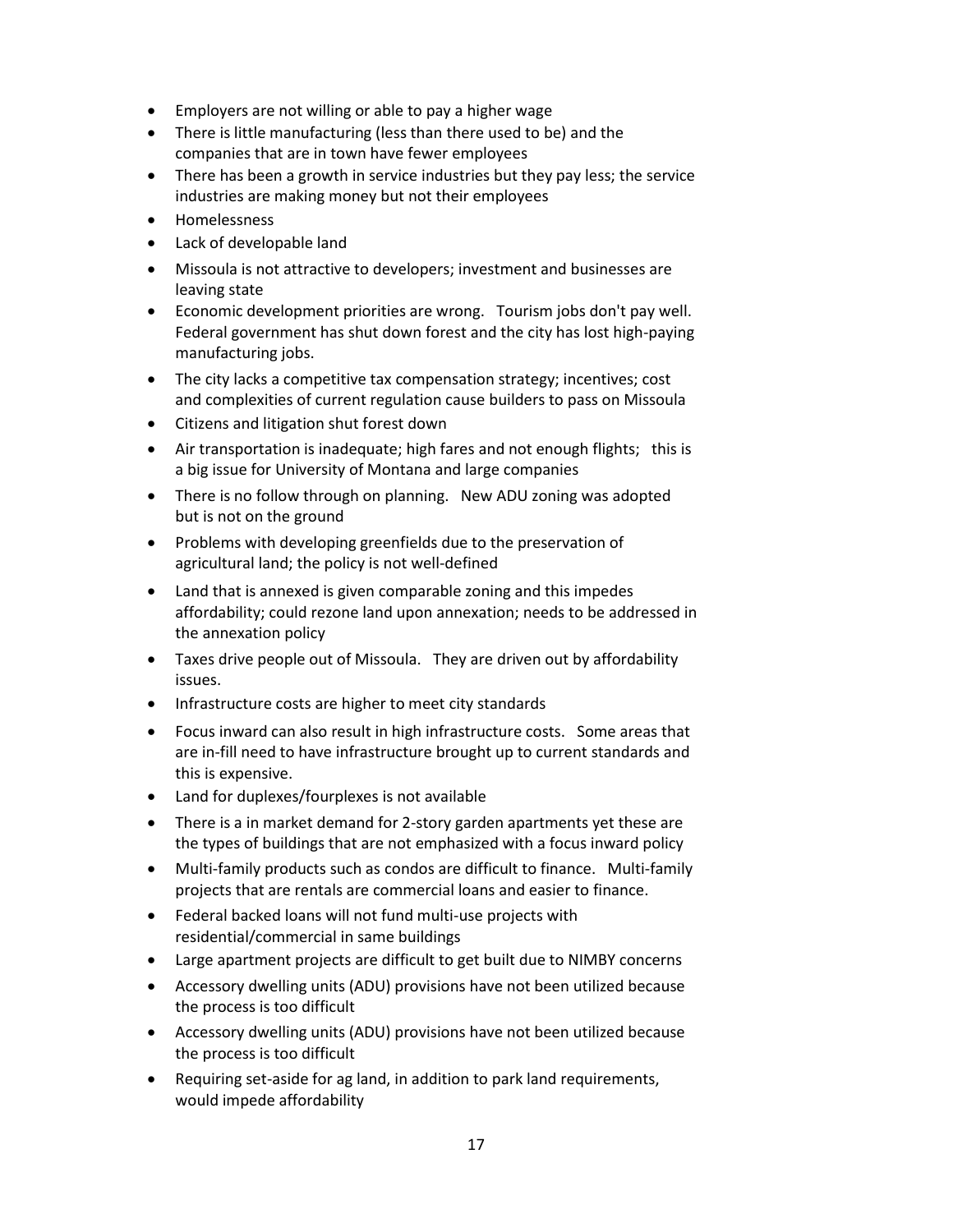- Need to understand growth expectations and where there will be new housing to accommodate growth. How much land should be annexed? Decide where the city wants to direct growth and then extend the infrastructure to support. Be proactive in extending infrastructure - this will also bring down cost to develop.
- We import homeless and poverty problems from other parts of the state

- Small lot zoning is needed and then rezone areas for it; the current Growth Policy does not show areas for this
- Development Services reorganization was a step in the right direction. Improvement is still needed.
- Encourage better communication/cooperation among non-profits to address key problems; prioritize issues and get funding from those who are profiting from low wage employees
- Income has to go up to address affordable housing
- Support better inter-county transportation
- Improve transportation accessibility which will result in more housing choice
- Address annexation policy to address initial zoning and other issues
- Extend infrastructure to areas where it wants growth
- Consider an adopt-a-park program as a way to get more small parks developed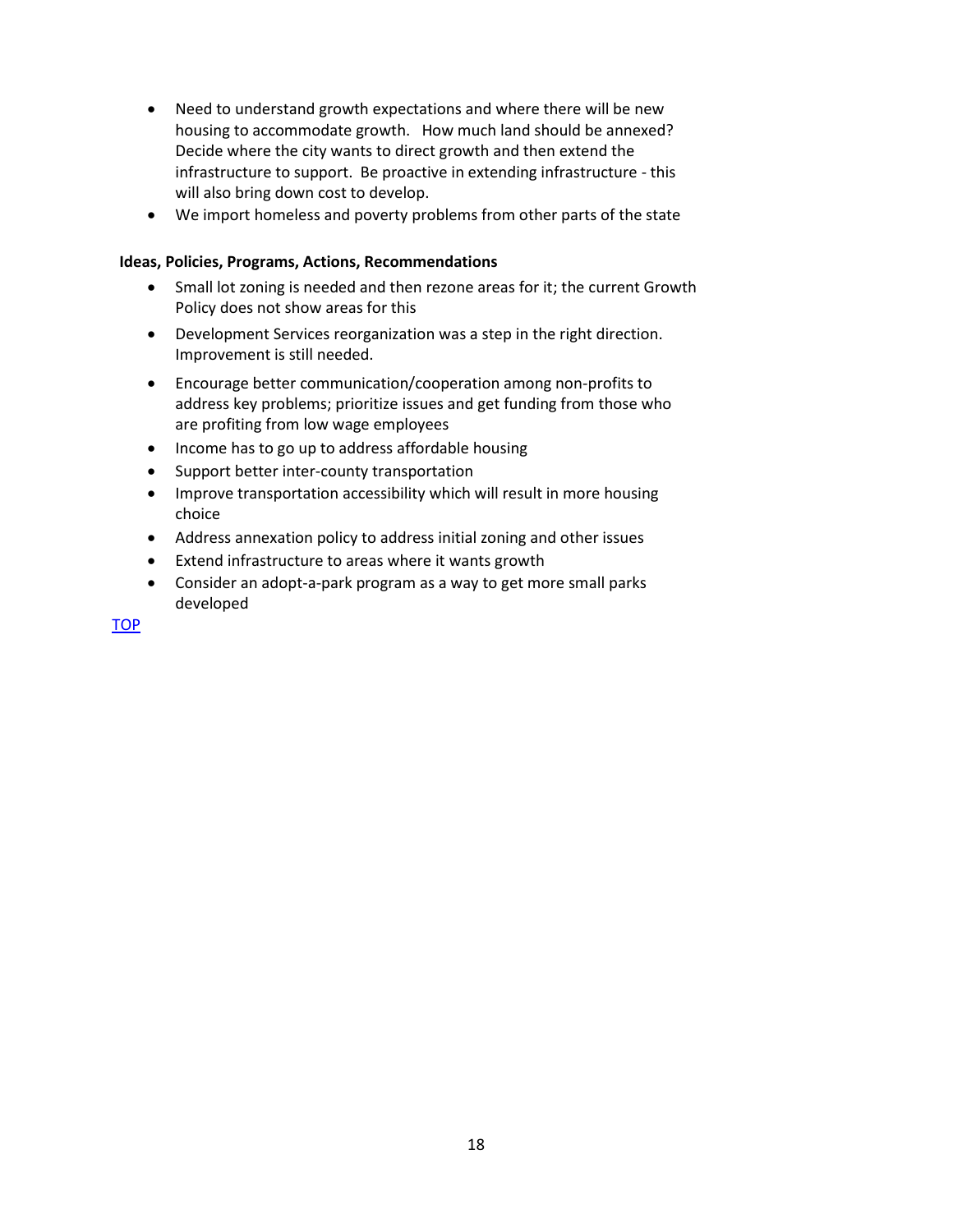# <span id="page-18-0"></span>**[Neighborhood Meeting](#page-0-0) – Lewis & Clark Village**

### **What do you value?**

- The community values diversity
- Lots of small business support
- Retain character of neighborhood. Don't get swallowed up by need for more density. Need mix of small, historical-bungalows and large house
- In-town neighborhoods are assets. They are close to downtown. Walkable and people can walk around town and can bike downtown.
- Quiet neighborhoods
- Ease of access to river & trails from neighborhoods
- Open space Mount Jumbo & Mount Sentinel. Maintain access to these areas. If you limit access, trailheads will get congested. Keep open space accessible as the city grows.

# **What are the challenges?**

- If the city is going to have taller, high density buildings, need to protect solar access and sun for gardening.
- Control sprawl; contain Missoula
- Green building reuse of materials should be a requirement
- Quiet neighborhoods
- Need codes to protect community character
- Zone areas for multi-dwelling development so that it can't just be put anywhere and there is certainty of where it will go
- No regulations for building greenhouses; the city doesn't know how to deal with them
- Community supported agriculture where people can pick up produce should be permitted in residential areas
- Cottage use industries require a special use permit. There needs to be more flexibility; provide a way for more people to do different things from their home
- Fees for permits should reflect the scale of business. \$1200 for a variance or even \$600 for a variance is a lot for someone trying to start a home business
- Parking in older neighborhoods is a challenge. The lots were platted in 1910 and are small. There is no room for parking if you allow an accessory dwelling unit.
- What are the targets for growth? Determine what demand for accessory dwelling units will be if there is 1.5% annual growth.
- <span id="page-18-1"></span>Traffic flows; reduce amount of time people are in cars; reduce congestion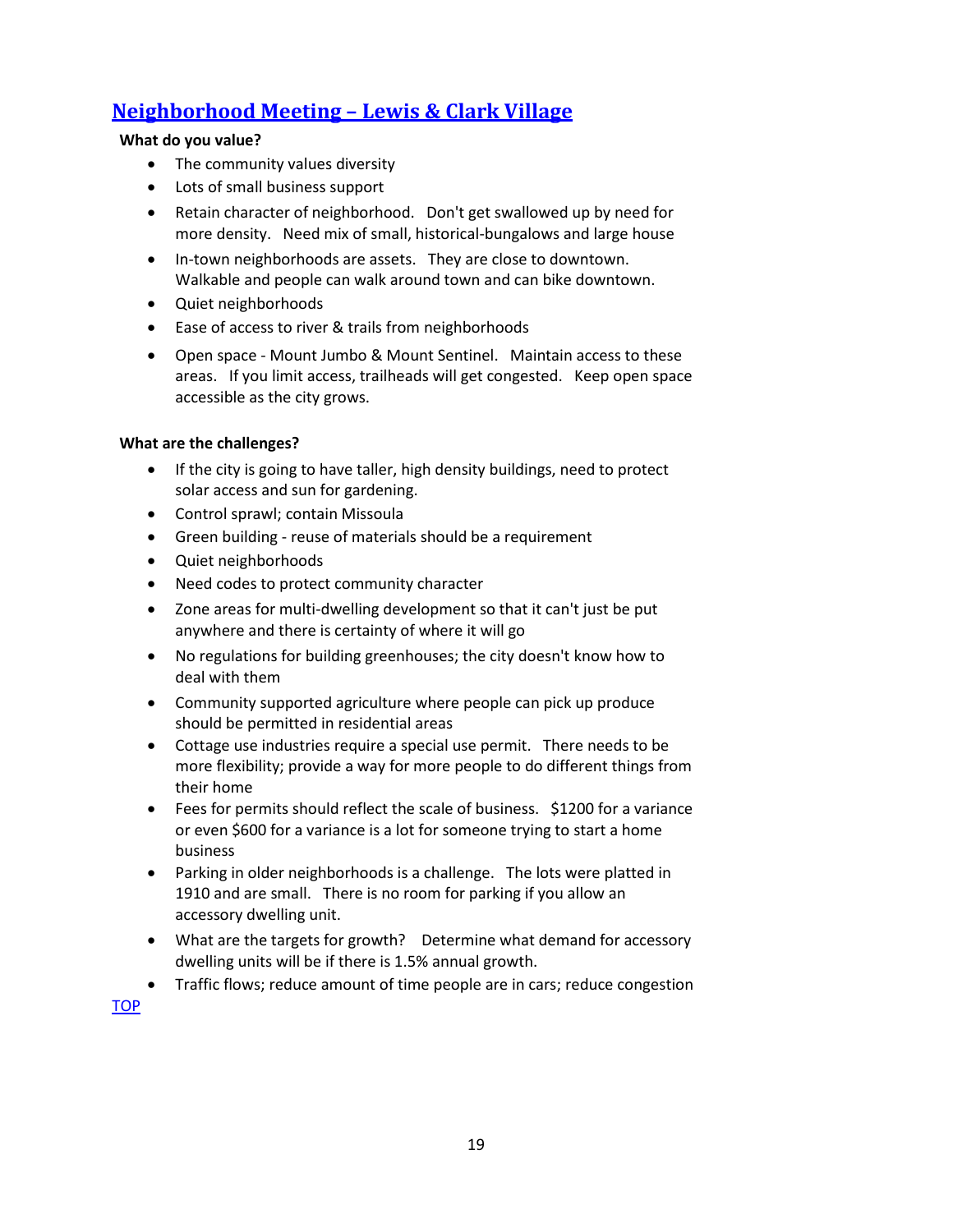# **[Sustainability](#page-0-0)**

### **What does 'sustainability' look like?**

- Sustainability as integrated into community; energy efficiency & reuse of building materials
- Healthy foods and community interest in healthy lifestyles
- Education: carrots & sticks.
- Sustainable local food systems
- Measureable aspects of sustainability
- Elimination of energy waste; toxic chemicals
- More renewable energy
- Sustainable policies for wildlife, forests, WUI
- Clean air and water
- Climate action plan & adaptation to climate change
- Carbon neutrality
- Intersection of climate change plan with growth policy, USFS planning & programs
- Involvement of long term residents
- Full integration into business & economic development planning & programs
- Integration of building material reuse early in building process
- Resiliency; ability to respond to changes (climate, technology, political, etc.)
- From City perspective, buildings, fleet, people (how they interact), education, healthy spaces (free of toxic chemicals from building materials)
- Forest as a carbon sink; production of biomass
- Sustainability of urban forest; threatened by age & monoculture
- Access to healthy outdoor landscape
- Use of native plants in landscaping; reduces water use; wildlife tolerant; less fertilizer & other chemicals
- Alternative transportation choices; community walkability
- Triple bottom line: environmental, social (affordable housing), and economic (students don't have to leave town to find jobs; economy needs to be viable)
- Plan for climate refugees; will cause additional growth; happening now

# **What are the key sustainability issues in Missoula?**

- Legislation limits sustainability advances; focus has been on education, but laws and ordinances are needed for implementation: building material reuse requirement, water conservation ordinance, requirements or incentivized recycling
- Need incentives to promote energy alternatives (ex., small community solar)
- UM has sustainability plan, but state laws limits investment in sustainability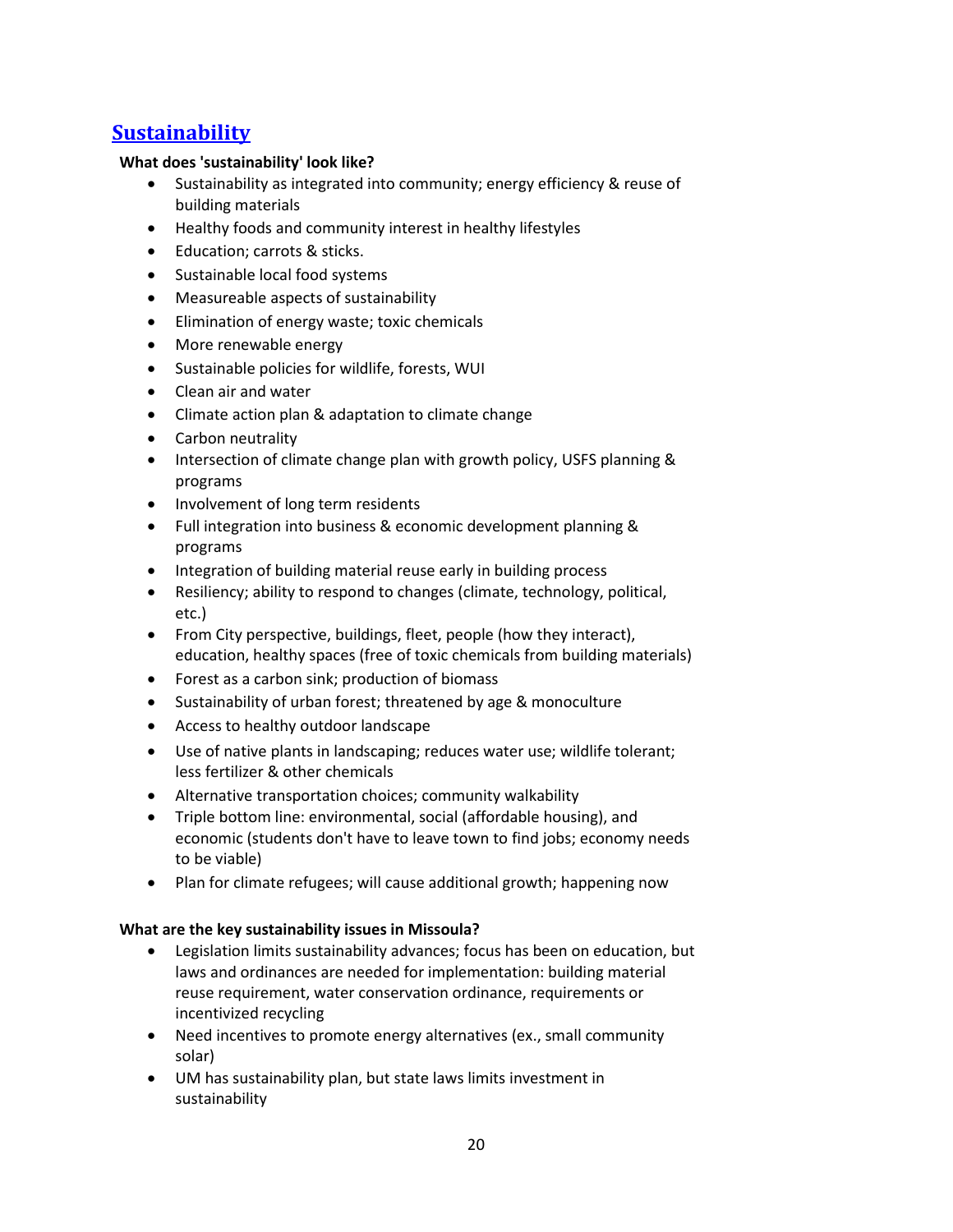- No incentives or regulations for businesses to reduce solid waste
- Need city leadership (City has taken lead with waste hauler); but only one hauler in the city; put out RFP and introduce competition to drive down costs
- Climate in Missoula allows for large scale solar development
- A program like PACE can allow alternative energy investment to be paid off on tax bill; incentivizes alternative energy deployment & helps finance solar for individual home
- Net metering can be improved, but threatened every legislative session
- Small county-wide gas tax could fund some programs---if allowed
- Evaluate programs through benchmarks to ensure goals are met
- Community benefit agreement; link sustainability to economic development incentives
- Make ourselves attractive to businesses that promote sustainability
- Partner (directly) with other urban centers to be more effective in legislature.

#### **What are the challenges?**

- Current PSC antagonistic to renewable energy
- Insufficient discretionary income to invest in renewable energy systems for homes even though alt energy systems could save in housing costs

#### **Ideas, Policies, Programs, Actions, Recommendations**

- Partner with institutions to ensure a market for locally produced food
- Incentivize green building; streamline approval process
- UM & all public buildings should lead green building by example & promotion
- Identify & promote co-benefits of green buildings; reusing materials is less costly & reduces solid waste
- Promote connectivity and walking; reducing pollution & improving community health
- Explore multiple paths for sustainable technologies; keep future options open
- Explore potential for roof-top solar; some grants but limited
- Support message that energy conservation is embodied in material reuse
- Find mechanisms to make alternative energy payback more manageable; revolving loans and investment funds
- Promote 'cradle to cradle' use of building materials
- Educate to promote sustainability rather than regulations
- Change legislation to incentivize local food production; current food safety measures are not applicable to small local producers
- Agricultural land is limited in Missoula Valley; protection is voluntary & should be encouraged more through subdivision regulations
- Redevelop & clean up Brownfields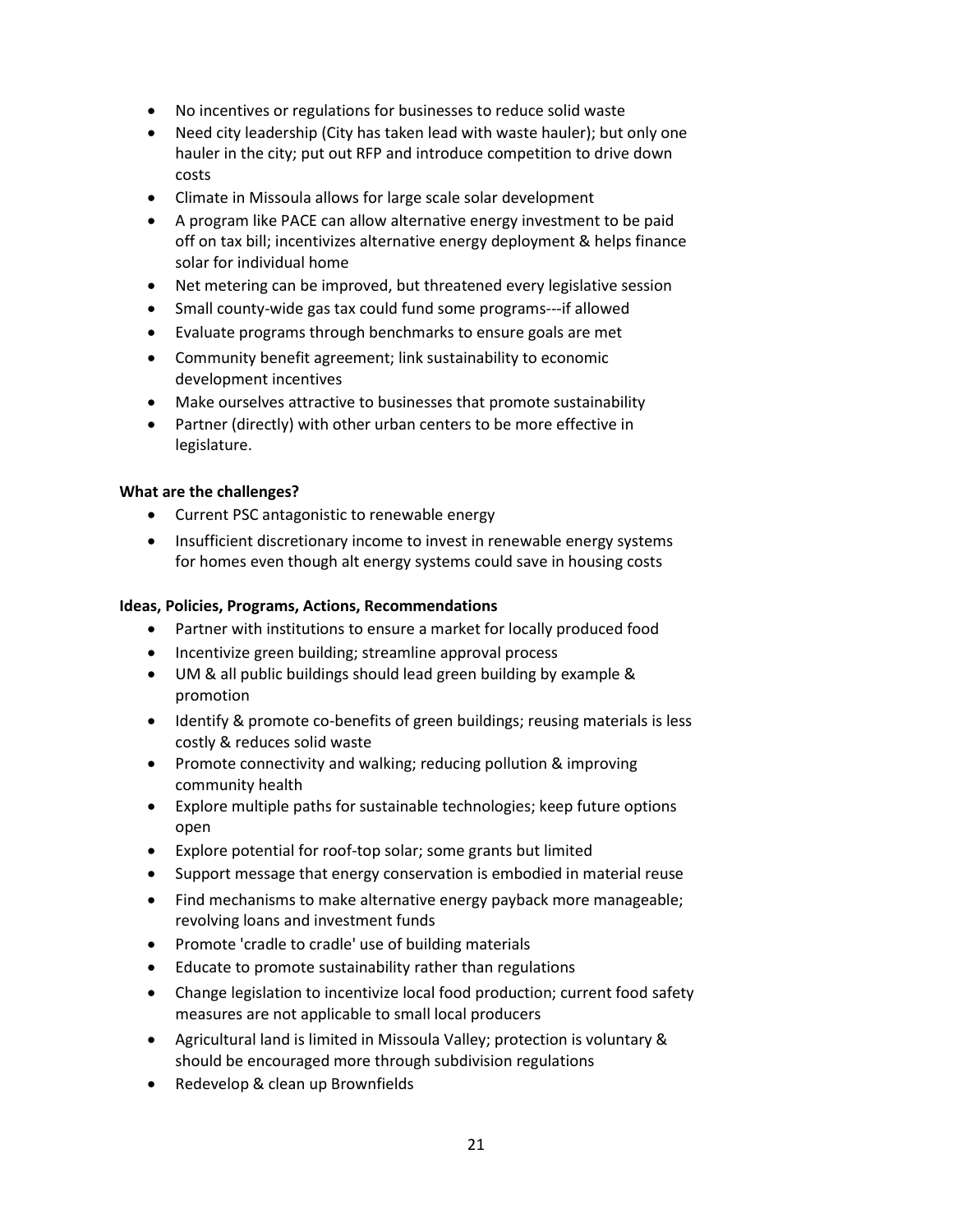- Eliminate micro exposures to toxic chemicals in building materials; many other products expose us to toxic chemicals
- Need incentives to use fewer pesticides on food crops
- Promote proper disposal of e-waste; proper drop-off sites not well known.
- Too much household hazardous waste going to landfill
- Carbon neutrality means zero waste; need off-set projects in area; need large scale project to have effect
- Climate registry is good resource for carbon offsetting
- Educate renters on proper disposal of e-waste & home hazardous waste
- Expand local composting sites to take food waste; coordinate institutional sources to ensure needed quantities for feasibility
- Partner with schools on sustainability projects; expose students to sustainability concepts early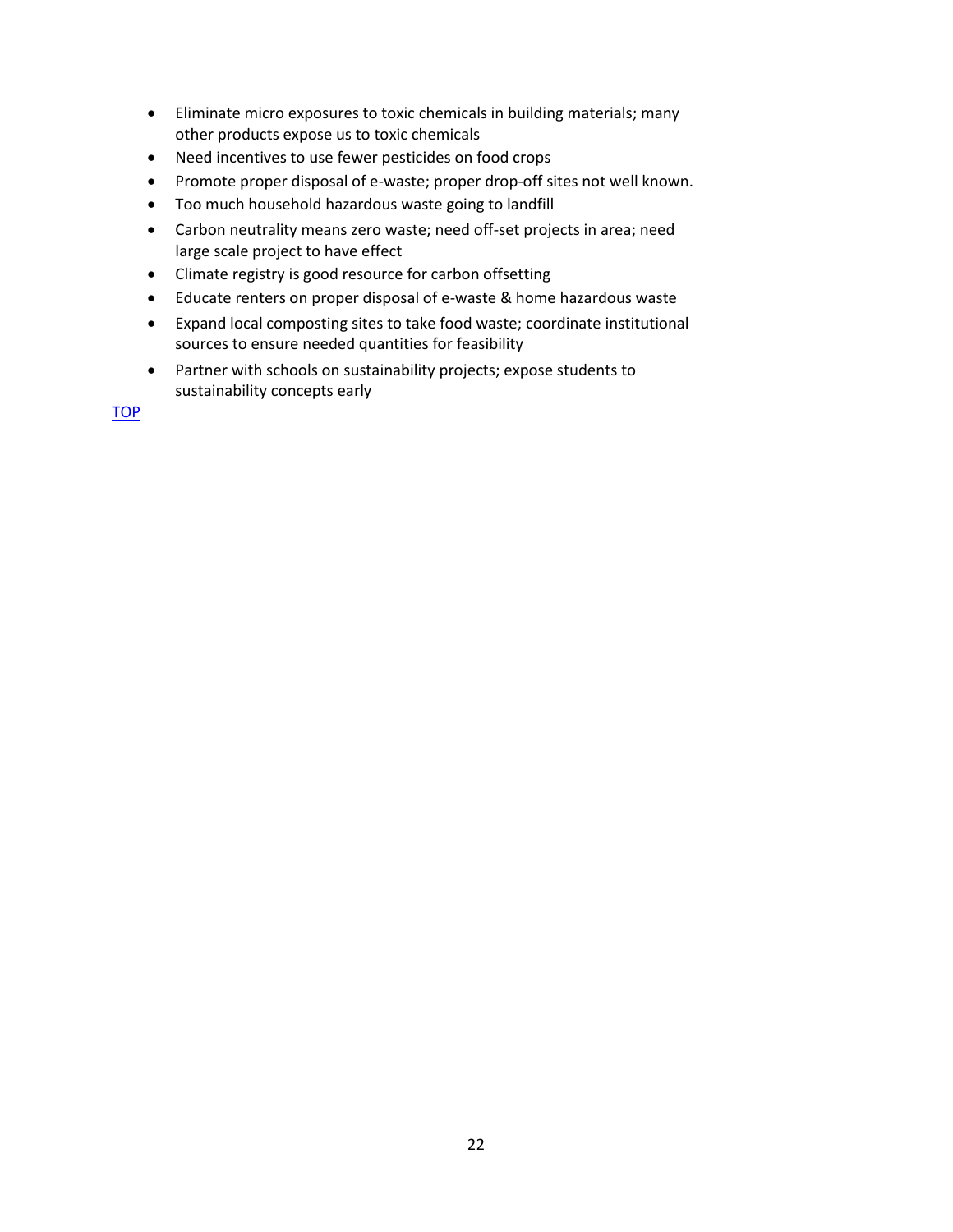# **[Arts & Culture](#page-0-0)**

# <span id="page-22-0"></span>**Key Topics**

- Education and arts as components of Growth Policy
- Cultural activities/events as regional magnet
- Culture & art as economic driver; coordination among agencies, including economic development
- Development of culture & the arts; to keep them growing
- Preservation of historic built environment & architecture
- Cultural/heritage tourism
- Cultural resources/strategic plan (attached to Growth Policy)
- Humanities; historic philosophy
- Increasing public awareness of culture/arts/historic preservation, etc.
- Urban landscape; historic resources
- What preservation has to offer the community; awareness of preservation & compatibility with contemporary built environment
- Support for artists & associations; keeping great artists in this area
- Improving venues; creating a global dance venue & artist exchange
- Planning that focuses on the arts & culture
- Prevent the diminishment of public spaces that are dedicated to and/or allow for cultural democracy; spaces for existing residents too
- More public awareness of econ impact of arts; importance of education in the arts; greater visibility; more & better performing venues

#### **What do you value?**

- Aesthetics; setting (among mountains & forests); sense of community
- Core sense of downtown with river; 'rough edge' feel & character
- River as focus and corridor
- Accessibility to cultural/humanities events; wide choice & still affordable makes them accessible to locals
- Willingness to take risks; open to the new & experimental
- Great place to raise kids; accommodates diverse lifestyles & careers
- Creative population; diversity of attitudes & ideas
- High quality of artists & public appreciation of that
- Historic core; 9 distinct districts; recognize how neighborhoods evolved so that we might better guide future development
- Story behind historic preservation. knowing this encourages more connection & support
- Enterprise; people here made their own opportunities; small business driven
- People who visit and end up staying

- Car-centric culture
- To come together as an arts and culture community & speak with one voice
- Economic base for developing venues & attracting artists dwindling;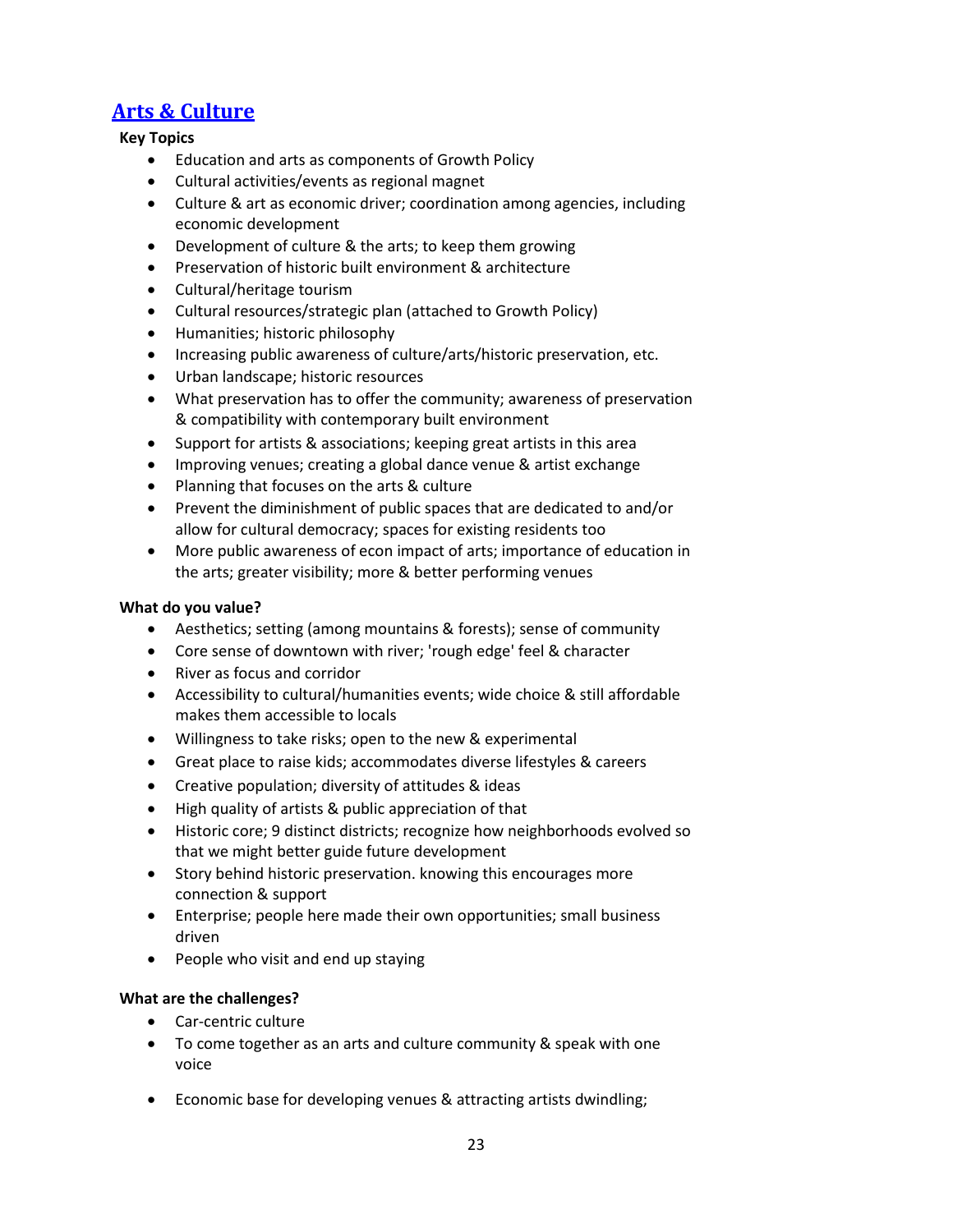limited agency budgets

- Brownfields can be opportunity in developing new venues
- Missoula is not a sustainable place for performing artists; Bonner site has potential
- Bring arts & culture to younger population while balancing needs of diverse population
- Ticket prices (that people are willing to play) won't support performing artists
- High living costs in Missoula; best potential venues will be away from city center because of high land costs
- Resources (to support the arts) will need to come from out of state
- Need 'arts & culture' exaction to put arts and culture on par with parks & recreation
- Public spaces lack performance space
- Supporting local artists whose needs are different; dance too
- All existing venues are overbooked
- No off-hours transit makes it difficult on artists

#### **Ideas, Policies, Programs, Actions, Recommendations**

- Allow market to set parking standards (cost & control)
- Implement "cultural corridor" in downtown master plan
- Develop cultural plan
- Equate arts and culture with recreation; County moving in that direction
- Identify stable funding stream; who are most appropriate contributors?
- Develop quality venues for separate arts (some multi-use venues are necessary)
- Establish historic preservation as a cultural resources board to coordinate support programs
- Continue level of historic preservation as in the past; historic preservation plan already in place
- Look at acquiring USFS space as cultural center
- Create a non-profit for tax credits to support arts and culture
- Consider whether old trolley barns may also be suitable as cultural center
- Promote arts and culture as visitation/econ development driver
- Better promote Montana Museum of Arts & Culture
- All three museums make contributions to sense of historic preservation; buildings & collections
- Do more to attract business & industry; create a class of potential patrons with disposable income; businesses purchase blocks of tickets; give to the arts & provide sponsorships.
- Keep up the momentum; continue dialogue & and address arts in culture in Growth Policy
- Encourage acquisitions & loans for public viewing; many great collections are privately held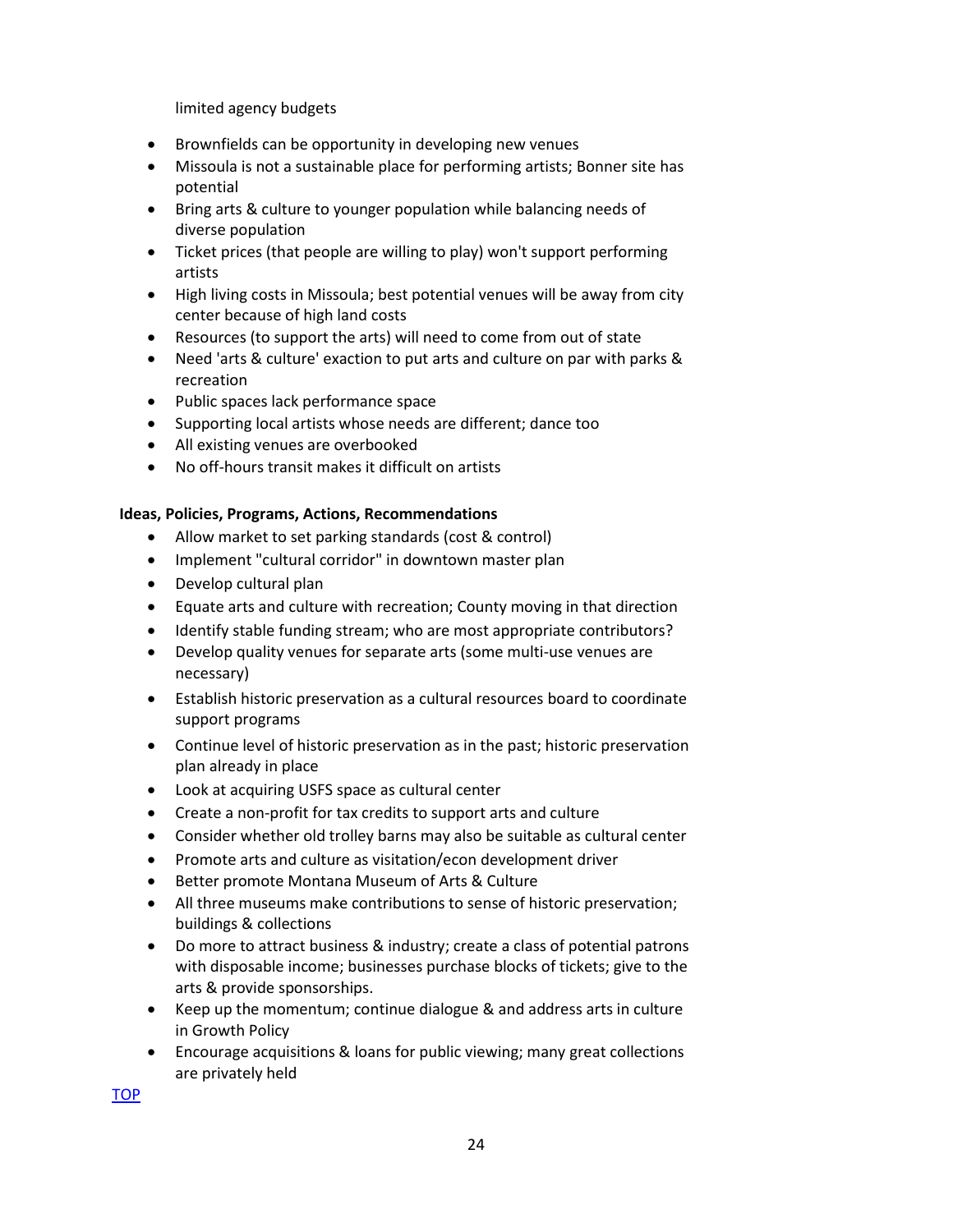# **[Social Services](#page-0-0)**

# <span id="page-24-0"></span>**Key Topics**

- Drug prevention services
- Teen awareness programs, addiction avoidance
- Using existing resources in most efficient manner
- Permanent supported housing for the chronically addicted
- Expansion of services
- Disability avoid nursing homes
- Building in services that strengthen families
- Homeless housing first model
- More housing opportunities funding for programs that don't have now
- Family homeless ness; emergency housing + long term; impact of poverty on family and individuals

# **What do you value?**

- Generous community
- Volunteerism
- Good cooperation among social service agencies
- Progressive and forward thinking; willing to try new solutions
- Tend to be non-judgmental second chances
- Outdoor recreation.
- **•** University
- Family friendly
- Amenities for city of this size public and private
- Pretty far ahead of other communities in terms of social service

- Issues on transitions to larger city (crime, infrastructure); lack resources and facilities
- Increased need and decreasing resources
- High cost of housing verses wages
- Baby boomers and longevity challenging resources
- NIMBYism
- Federal resources have decreased and state hasn't picked up slack; communities left to fend for themselves
- Gridlock in legislature; partisanship; unable to accomplish
- Lack of implementation; programs slow to develop
- Transportation; general and clients
- Need for special transit services; senior mobility needs; special transit inflexible; additional transit (Miller Creek); bus lines pulled; routing indirect; sprawl makes transit infeasible
- General congestion; poor signalization; poor level of service at intersections because of lack of turn lanes and signals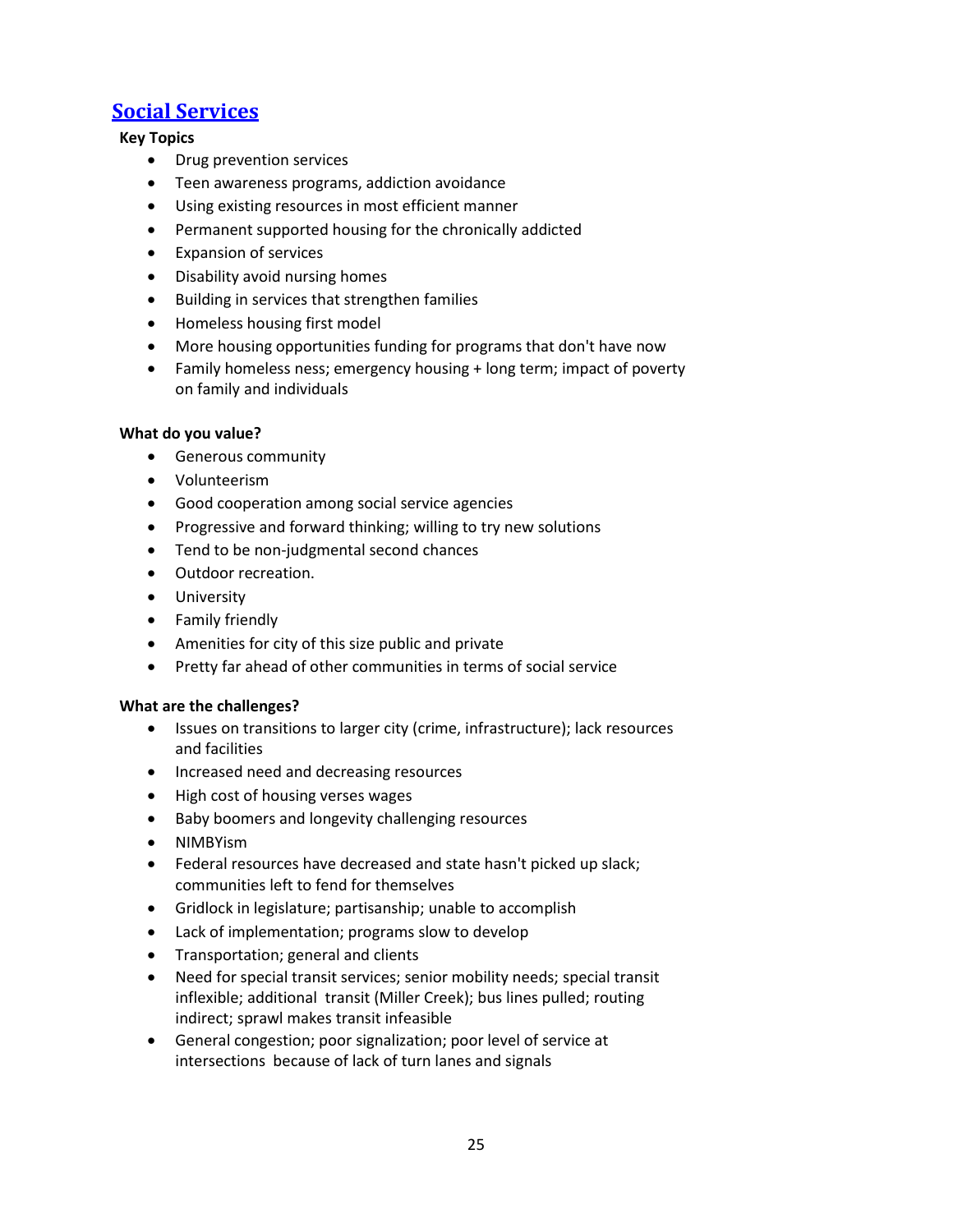- Lack of sidewalks and poor lighting; sidewalks that are discontinuous; stairs prevent trail access
- No money for follow up medication (don't qualify for Medicaid); institutional transition, communication needed
- Lack of resources for reintegration; held up in Legislature
- Community doesn't always welcome offender back
- Lack of transitional housing
- Affordable housing in general;
- There is increasing crime due to pass-through population. Workers are passing through Missoula on their way to eastern Montana.
- The need for social services always increases and the root causes go untreated
- Out of market buyers drive up prices for homes
- Missoula unaffordable for those on fixed incomes
- All money directed at cures versus prevention
- Some demands on social services reflect national trends and problems; there are always local fixes
- Addiction rehab services are inefficient
- Poverty and addiction equal generational issues; there is no money in prevention (i.e. childhood trauma); there is a need for early intervention for families to prevent trauma
- Underemployment is an issues; skilled people taking unskilled work just to stay in the community
- There are no transitional benefits to help individuals move off of public assistance; this is a disincentive to seeking employment
- Displacement of low income residents when there is redevelopment of mobile home parks
- Affordable part time childcare is important and is hard to find
- Lack of education on cause of social need

- Need Legislative reform to address energy development impacts
- Need more resources for reintegration after released from prison
- Identify funding for a housing trust fund
- Implement the 10-year plan to end homelessness; need more local buy-in for the plan
- Funds that are already committed for various programs need to be distributed
- Need more education and programs that teach needed work force skills
- Make those who profit from development more responsible for infrastructure and housing costs
- Areas that are importing labor should contribute to impacts. This would need a legislative fix in the way oil and gas is taxed.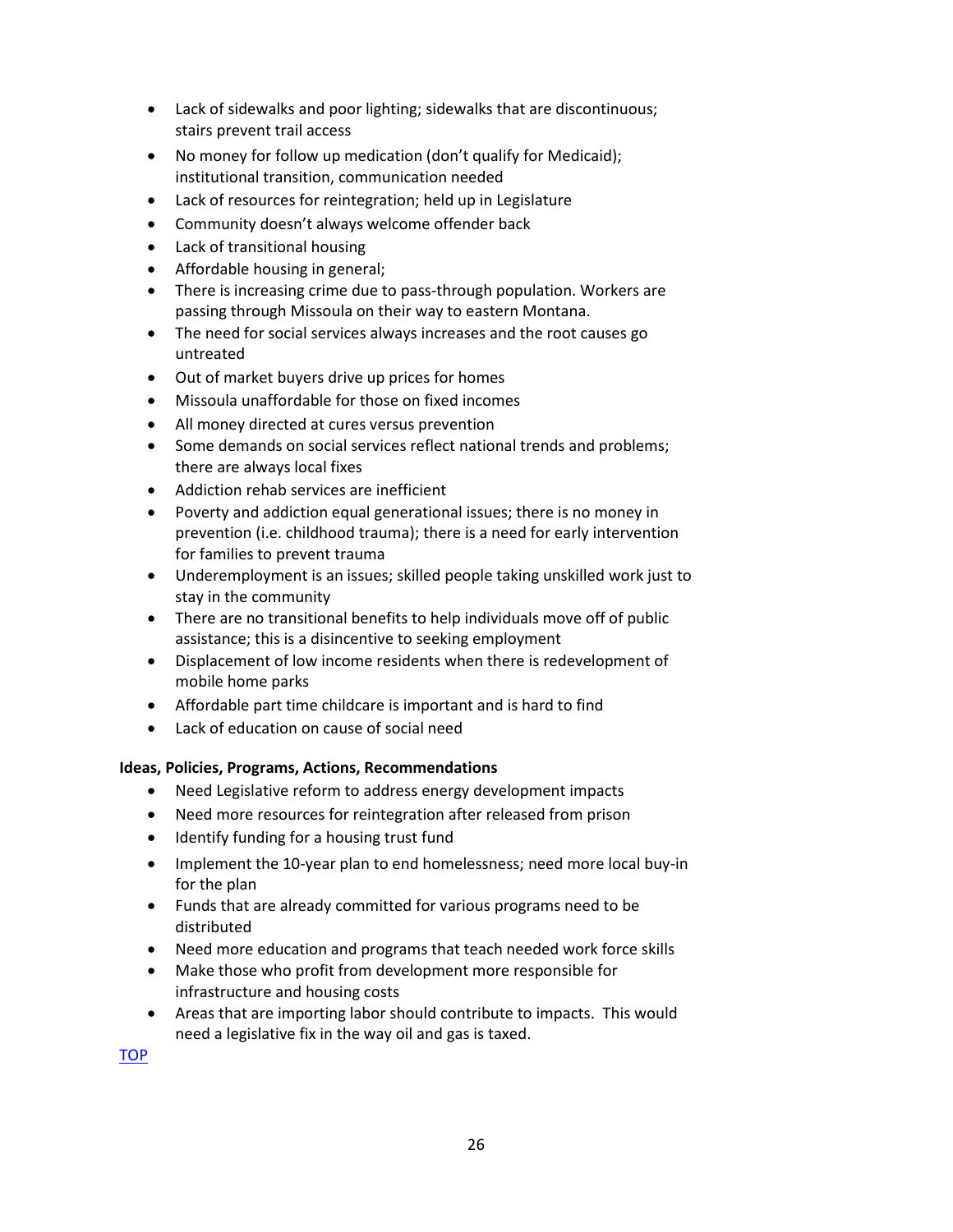# <span id="page-26-0"></span>**[Parks and Open space](#page-0-0)**

# **Key Topics**

- Ballot initiative for Open Space
- Service delivery and better understanding of park and recreation benefits
- Park and trails
- Nontraditional recreation; accessibility
- Mountain bike opportunities; access
- Neighborhood parks
- Balance between developed parks and conservation/environment lands
- Process coordination with County
- Transition areas between city to county open space
- Watershed health
- Access
- Programs for all ages; Fort Missoula
- Community Center; increase indoor space; sustainability parks, forests etc.
- Recreation programs are essential quality of life factors; advocate for park and recreation system; need sustainable park and recreation system to maintain and deliver service; optimize resources with partnership; park and recreation benefit all residents
- Learn more about City's goals for park and recreation

#### **Economic Benefits**

- Parks help sustain public health and improve air and water quality
- Parks increase property values
- Parks contribute to business development as long as there is reasonable ability to access parks and open space areas; Parks generate more partnerships and keep money coming back to community; Parks programs can access new sources of money
- Parks and recreation hire young people every summer and are a means for new employees to acquire valuable work force skills.
- Lack community-specific studies about economic benefits; more difficult to quantify value to business development data from 2006 bond
- Reinforce community wide values; people value and want better park systems
- Having a well-developed park system will keep people in the community to spend local dollars. Being able to host sports tournaments mean visitors will be patronizing local businesses. For example, there is an economic impact of \$700K for 2 day softball tournament.
- Park and recreation is an economic development tool; Quality of Life is attractive to businesses and potential employees want to relocate to city.
- Parks provide natural areas; access to nature and outdoors contributes to a sense of well being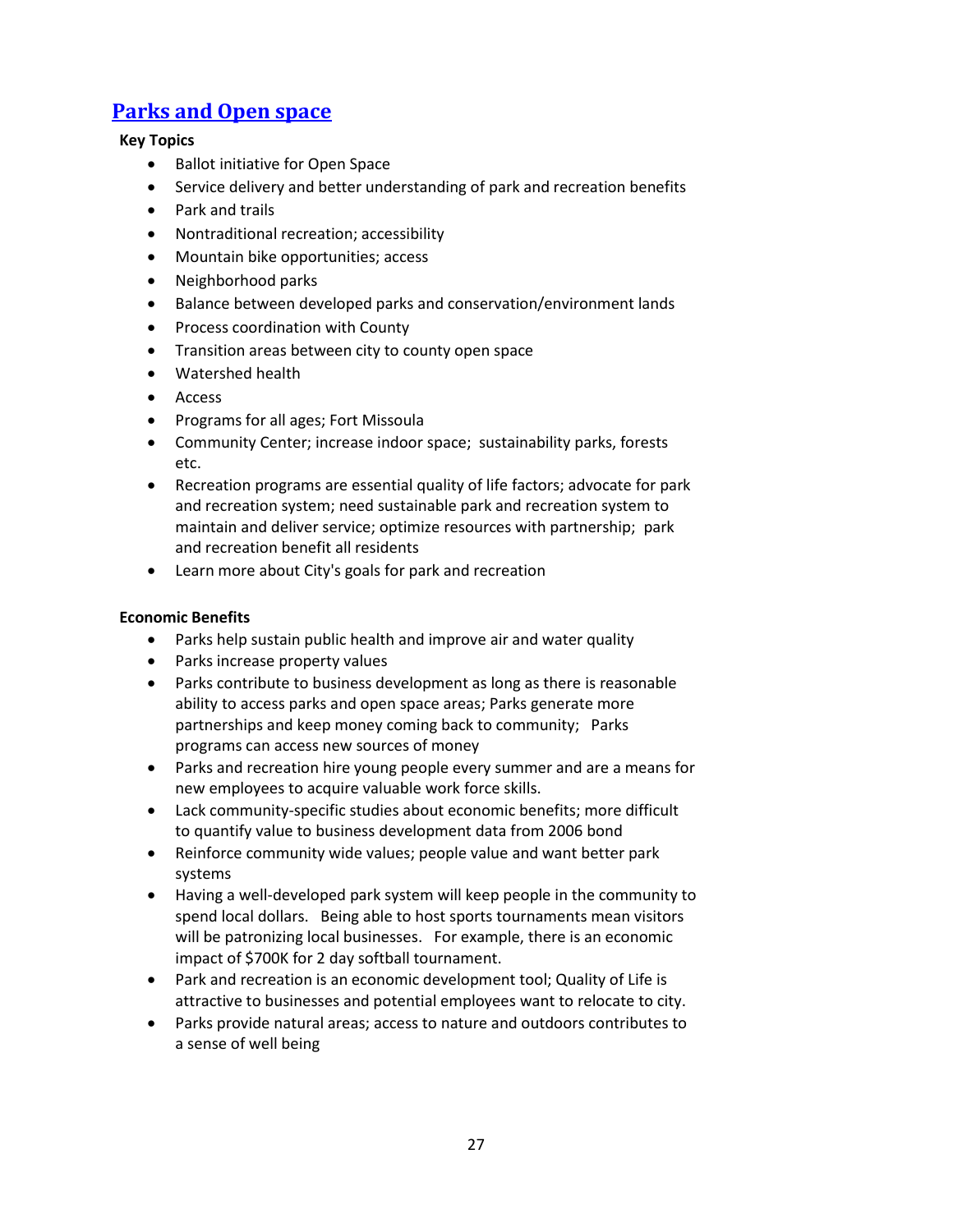#### **Recreation/Wellness Benefits**

- Psychological; sense of wellbeing; health and wellness with active life; Lower stress means better productivity; family life; building community/networking
- Relates to our education about healthy diet and lifestyle
- Brings us together with community; meet-greet gather; build friendships and trust; social connections
- American Forest Resource Council (AFRC)- Benefits of healthy urban forest; emotional health; catalyst to get outside
- Business diversity; other cultures are accommodated
- Accommodates different ages/skill levels; grow in healthy way
- Strengthens partnerships with the two main providers of park and recreation services; city & county (plus federal land); Plan for one system of infrastructure of parks and open space.
- Exercise is important rehabilitation for people with heart conditions. Trails have benches spaced periodically to encourage people to walk even if they can only do a short distance at a time.
- Some doctors are writing a prescription for people to walk on the trail systems; various segments of the trails can be used to rehabilitate different injuries
- Walking and fitness releases endorphins; improves circulation
- Convenient access to parks is important. Focus on finding spaces in existing neighborhoods that can be developed as pocket parks and other types of open space

#### **Environmental/Conservation benefits**

- Benefits of parks include air and water quality; raises consciousness of environmental quality; The Clark Fork River is 'Over-Loved'; increased use results in human-wildlife conflicts and impacts wildlife habitat
- Consider how parks and open space contribute to the larger landscape

- Homeless population negatively impacts park resources
- 'Invasive' species are a problem
- There are growing maintenance issues
- Sustainable economics; need a sustainable revenue source for acquiring new park land and maintenance of parks. We have an ad hoc approach now with bonds and different resources
- Land acquisition for parks competes with development and other profitable uses of land
- Neighborhoods are good partners for parks; but citizens can only do so much
- Missoula parks system is relatively safe; trail system most challenging
- Subdividing eliminates conveyance ditches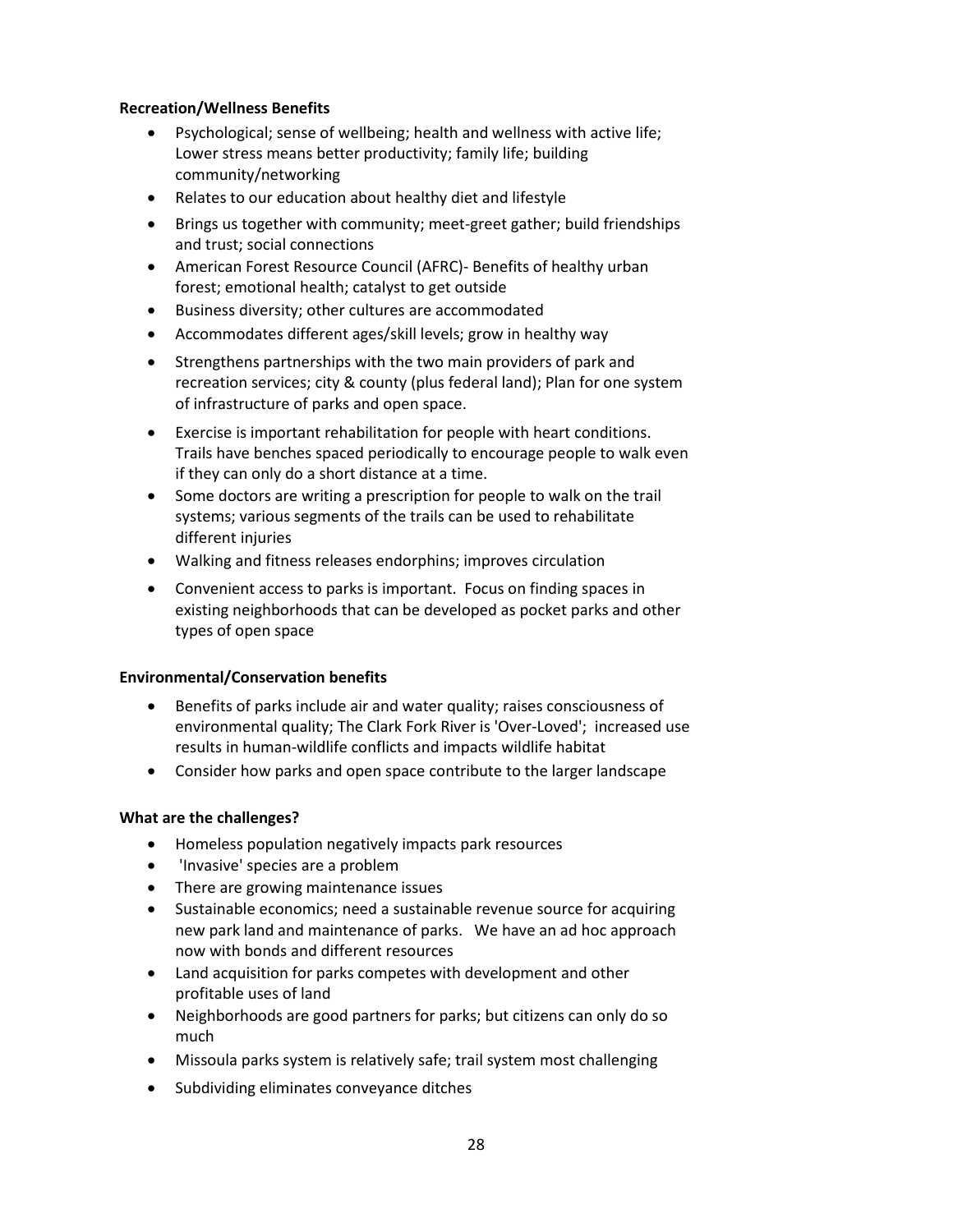- There is a lack of awareness and appreciation of park and recreation efforts
- Having a long-term vision; beyond 20 years; realize we are benefiting from decisions made ~70 years ago; stronger public/private partnerships
- Haven't met all of open space acquisition goals. There are still goals for valuable habitat left to be acquired
- Ongoing educational programs in parks; different students every three years
- Use of parks and recreation is a choice; have to keep getting message out for sustain over time
- Need more indoor space; gatherings; events, festivals + other programs ( five season)

- Establish a long term sustainable structure identified with parks that is well known by community
- Need more sharing of resources and facilities
- Develop brand for visibility; improve messaging
- Develop partnerships and support volunteerism; consider them readily available resource
- Develop coalitions; support connections and relationships
- Need a complete hierarchy of parks and open spaces from pocket parks to large open spaces
- Build more multi-generational capacity; unmet need in Missoula
- Build adaptive facilities that can evolve over time as technology and preferences change
- Articulating consistent message of parks and recreation benefits is critical to finding a sustainable solution
- Need long term commitment to parks to gain the full benefits
- Need stronger public/private partnerships
- Partner with irrigators for cleaner water; unused water rights could be put to use in parks
- Promote crime prevention through design
- There is a need for more resources in order to provide and maintain open space
- Need a tool box of maintenance resources
- Develop a long-term strategy for a comprehensive approach to bonds and different resources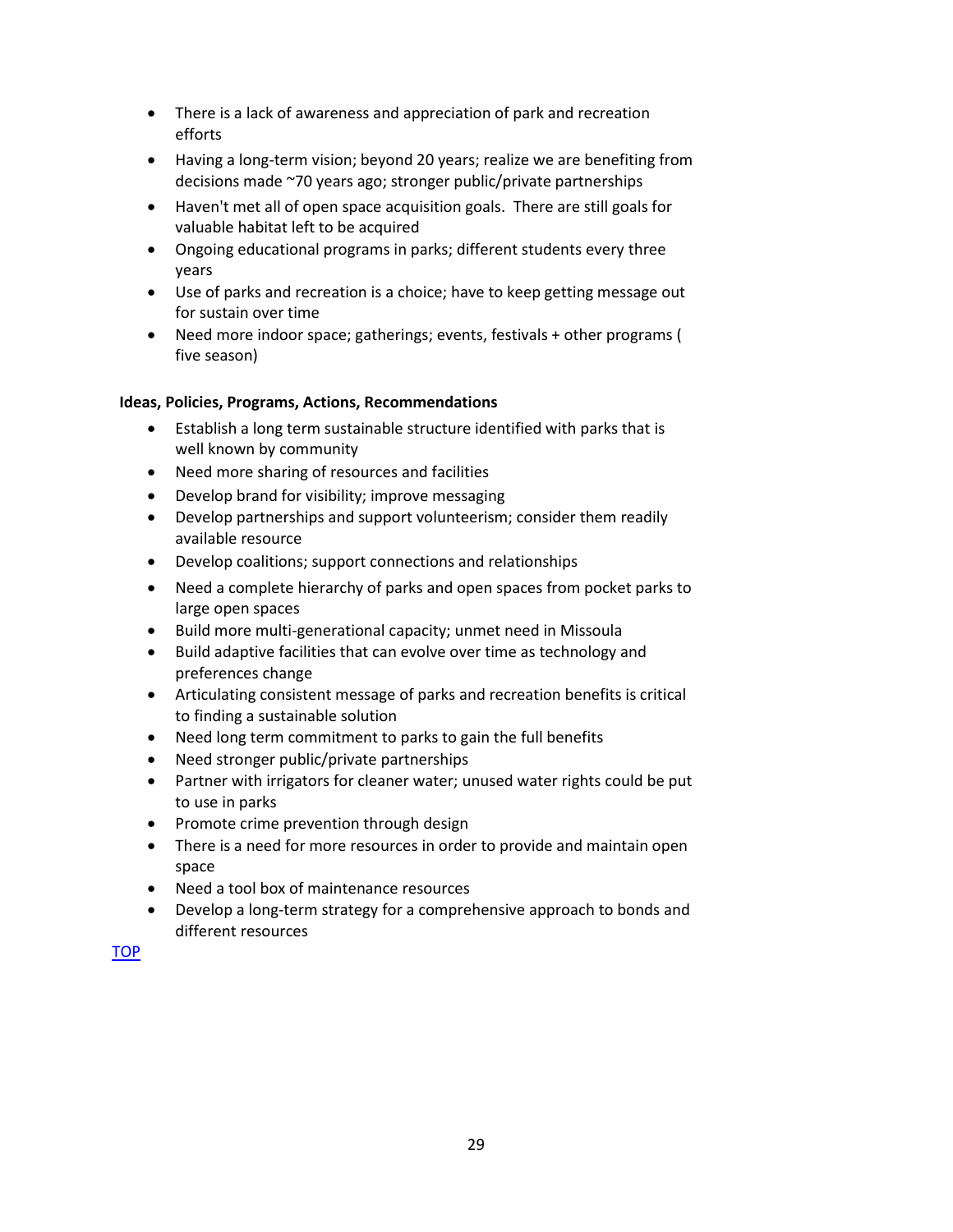# <span id="page-29-0"></span>**[Planners and Engineers](#page-0-0)**

#### **Key Topics**

- City Planning should coordinate with county planning
- Key values represented; reflect city goals rather than profit motive
- Planning for outdoor amenities
- Growth policy should steer decisions to get what we want to see; link goals to implementation

#### **What do you value?**

- Access to rural/natural areas
- Walking community
- Multi-modal transportation (bus, bike, etc.)
- River
- State Park in Bonner but it is not accessible
- Long established neighborhoods; low density; unique quality and culturesense of place
- Parks are good
- Convenience; can bike anywhere in about 15 minutes
- Hub of two highways, I-90 and US 93
- Free bus service- transit priority
- Good water/sewer system; high environmental quality
- Bike/Pedestrian system
- Education; support from public bonds
- Old sawmill district is a good development example

- Newer areas need more park land
- Access to the River is limited- no parking on roads leading to river
- River bank erosion from people accessing river
- No emergency access along heavier travelled River access points like in the East Missoula area
- Access to river in East Missoula is too small for use
- Protecting natural resources
- Maintain small community feel as we grow
- Accommodate current residents
- Extending bike paths/trails- need funding
- Planning for outlying areas need to coordinate with county-(i.e. planning for extending paths)
- Growth outside city limits; if city is too restrictive can drive growth out to county; limited zoning in county, growth may not be compatible with what city wants
- Strong demand for development in city but expensive to build in city (i.e. Multi-dwelling housing on Mullan); greenfield development is cheaper due to lower land costs, ownership of land parcels not segmented, and less regulations